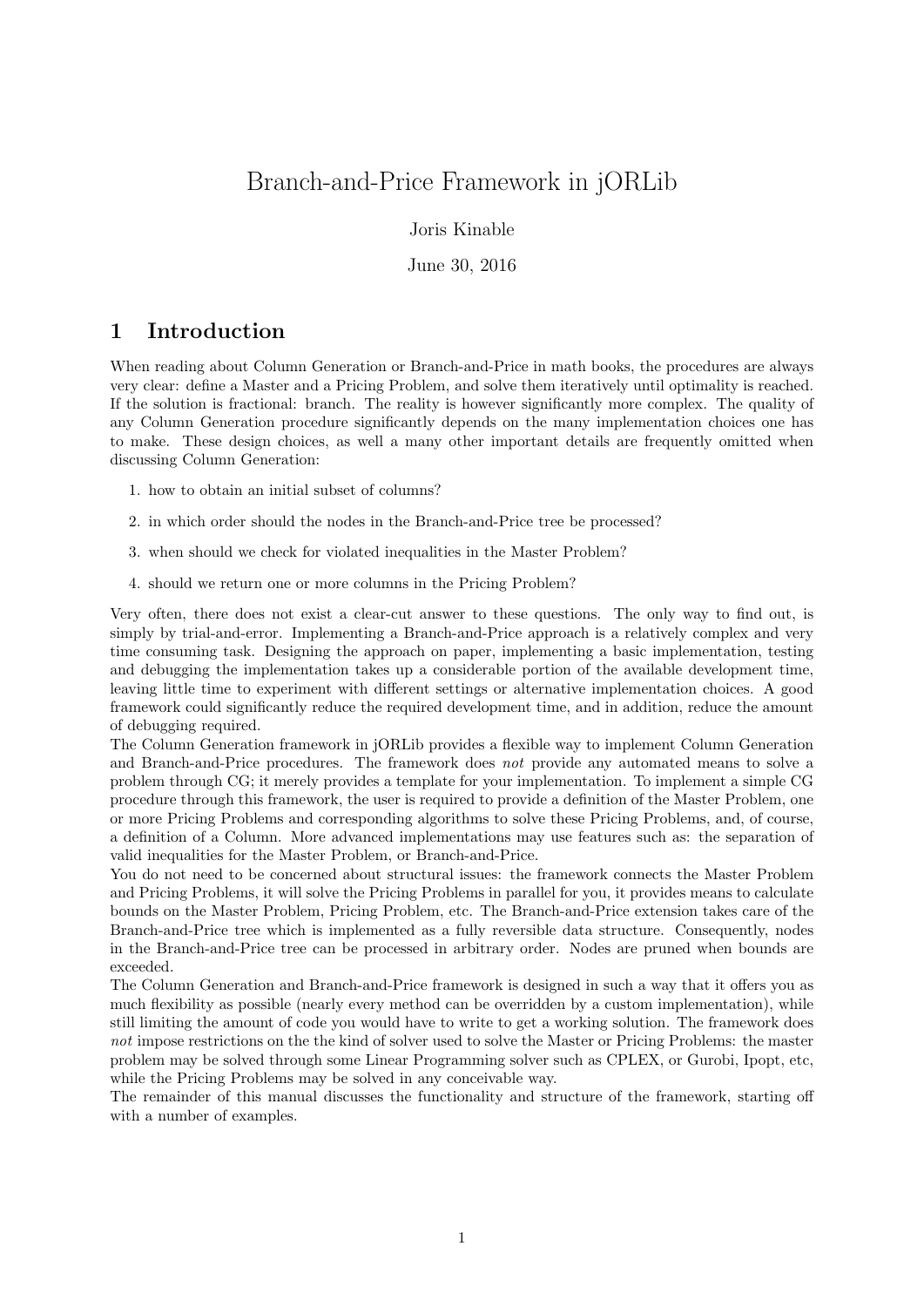# <span id="page-1-2"></span>2 Example 1 - Solving the Cutting Stock Problem through Column Generation

In the Cutting Stock Problem (CSP), a predefined number of so-called finals of a given size need to be produced. Finals can be cut from raws of fixed size. The goal is to cut all the finals, using the smallest number of raws. For a full description of the problem, including an example, refer to: [http://en.](http://en.wikipedia.org/wiki/Cutting_stock_problem) [wikipedia.org/wiki/Cutting\\_stock\\_problem](http://en.wikipedia.org/wiki/Cutting_stock_problem). Here we will only state the Master Problem and Pricing Problem.

Techniques used in this example:

• Column generation

A full implementation can be found in the demo package.

#### 2.1 Problem description

|          | Parameter Description                                                            |
|----------|----------------------------------------------------------------------------------|
|          | Set of cutting patterns. Each cutting pattern describes how to cut a single raw. |
|          | Set of finals                                                                    |
| $a_{ij}$ | Number of times that final $j \in J$ appears in cutting pattern $i \in I$        |
| $d_i$    | Demand for final $j \in J$                                                       |
| $w_i$    | Width of final $j \in J$                                                         |
|          | Width of a raw                                                                   |

<span id="page-1-1"></span><span id="page-1-0"></span>Table 1

The Master Problem (MP) for Cutting stock is defined as:

$$
MP: min \sum_{i \in I} z_i \tag{1}
$$

$$
\text{s.t. } \sum_{i \in I} a_{ij} z_i \ge q_j \qquad \qquad \forall j \in J \tag{2}
$$

$$
z_i \ge 0 \qquad \qquad \forall i = 1, \dots, n \tag{3}
$$

Here, variable  $z_i$  indicates how often pattern i is used. The objective function [\(1\)](#page-1-0) states that we want to use as little raws as possible. Constraints [\(2\)](#page-1-1) state that sufficient finals of each width  $j \in J$  are produced. The dual of the Master Problem (DMP) can be stated as:

$$
DMP : max \sum_{j \in J} q_j u_j \tag{4}
$$

$$
\text{s.t. } \sum_{j \in J} a_{ij} u_j \le 1 \qquad \qquad \forall i \in I \tag{5}
$$

$$
u_j \ge 0 \qquad \qquad \forall j \in J \tag{6}
$$

 $\sum_{j\in J} a_{ij}u_j > 1$ ? The Pricing Problem can be solved through the following knapsack problem: Consequently, the Pricing Problem can be defined as: does there exists a pattern  $i \in I$  such that

$$
PRICING: max \sum_{j \in J} a_j u_j \tag{7}
$$

$$
\text{s.t. } \sum_{j \in J} w_j a_j \le L \tag{8}
$$

$$
a_j \text{ integer} \qquad \qquad \forall j \in J \tag{9}
$$

#### <span id="page-1-3"></span>2.2 Implementation

The following classes need to be extended to implement Column Generation for the Cutting Stock problem: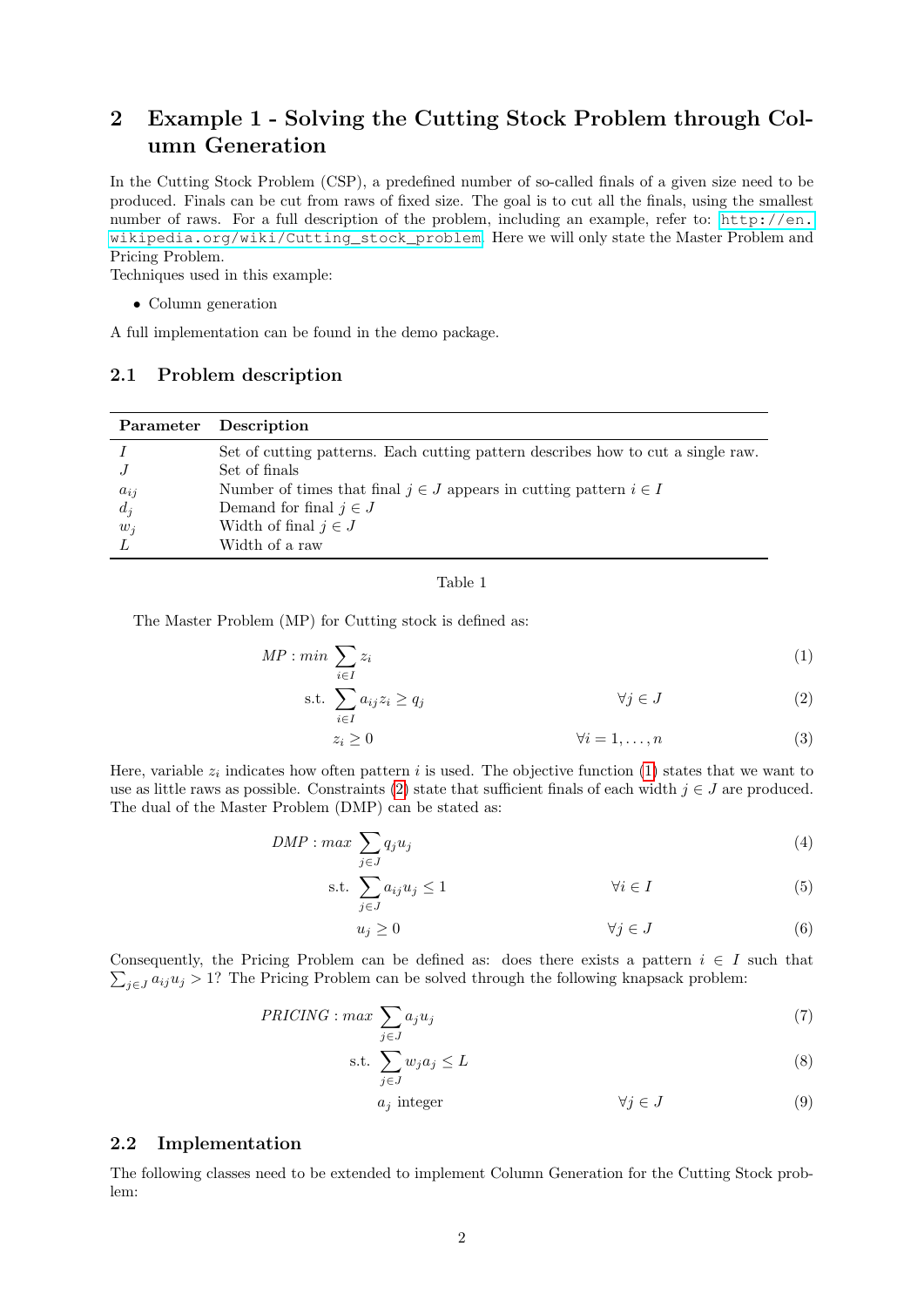- 1. AbstractColumn This class defines a column in the Column Generation process.
- 2. AbstractMaster This problem defines the Master Problem.
- 3. AbstractMasterData This class stores data from the Master Problem.
- 4. AbstractPricingProblem This class defines a Pricing Problem and provides storages for shared data between the Master Problem and the Pricing Problem solvers.
- 5. AbstractPricingProblemSolver A solver class for the Pricing Problem.

In addition, we need to define a data model class which defines the Cutting Stock problem.

In the remainder of this section we discuss each of these classes individually. A complete, working, implementation is provided in the demo package. The actual implementation may deviate from the examples shown below as many of the irrelevant details have been omitted.

Lets first start by defining a small class defining our problem. This class will be referred to as dataModel and will be accessible from all classes in the framework.

**CuttingStock** 

```
1 public final class CuttingStock implements ModelInterface{
2 public final int nrFinals=4; //Number of different finals
3 public final int rollWidth=100; //Width of the raws
4 public final int[] finals={45, 36, 31, 14}; //Size of the finals
5 public final int[] demandForFinals={97, 610, 395, 211}; //Requested
        quantity of each final
6
7 @Override
8 public String getName() { return "CuttingStockExample";}
9 }
```
Next up, lets define a column in our Cutting Stock problem. Each column (CuttingPattern) maintains how many finals of a given width are produced. We will store this information in a 'yieldVector':

**CuttingPattern** 

```
1 public final class CuttingPattern extends AbstractColumn<CuttingStock,
       PricingProblem> {
2 /** Denotes the number of times each final is cut out of the raw. (vector
          a_j) **/
3 public final int[] yieldVector;
4
5 public CuttingPattern(PricingProblem pricingProblem, boolean isArtificial
        , String creator, int[] pattern) {
6 super(pricingProblem, isArtificial, creator);
7 this.yieldVector=pattern;
8 }
9
10 @Override
11 public boolean equals(Object o) {<Code Omitted>}
12
13 @Override
14 public int hashCode() {<Code Omitted>}
15
16 @Override
17 public String toString() {<Code Omitted>}
18 }
```
The constructor of AbstractColumn takes 3 arguments:

- 1. String creator: textual description denoting who created the column, i.e. some algorithm, initial solution etc. This is for debugging purposes to track the origin of the column.
- 2. **boolean** isArtificial artificial columns may be added to create an initial feasible solution to the Master Problem. artificial columns can never constitute a real solution.
- 3. PricingProblem pricingProblem: the Pricing Problem to which this column belongs.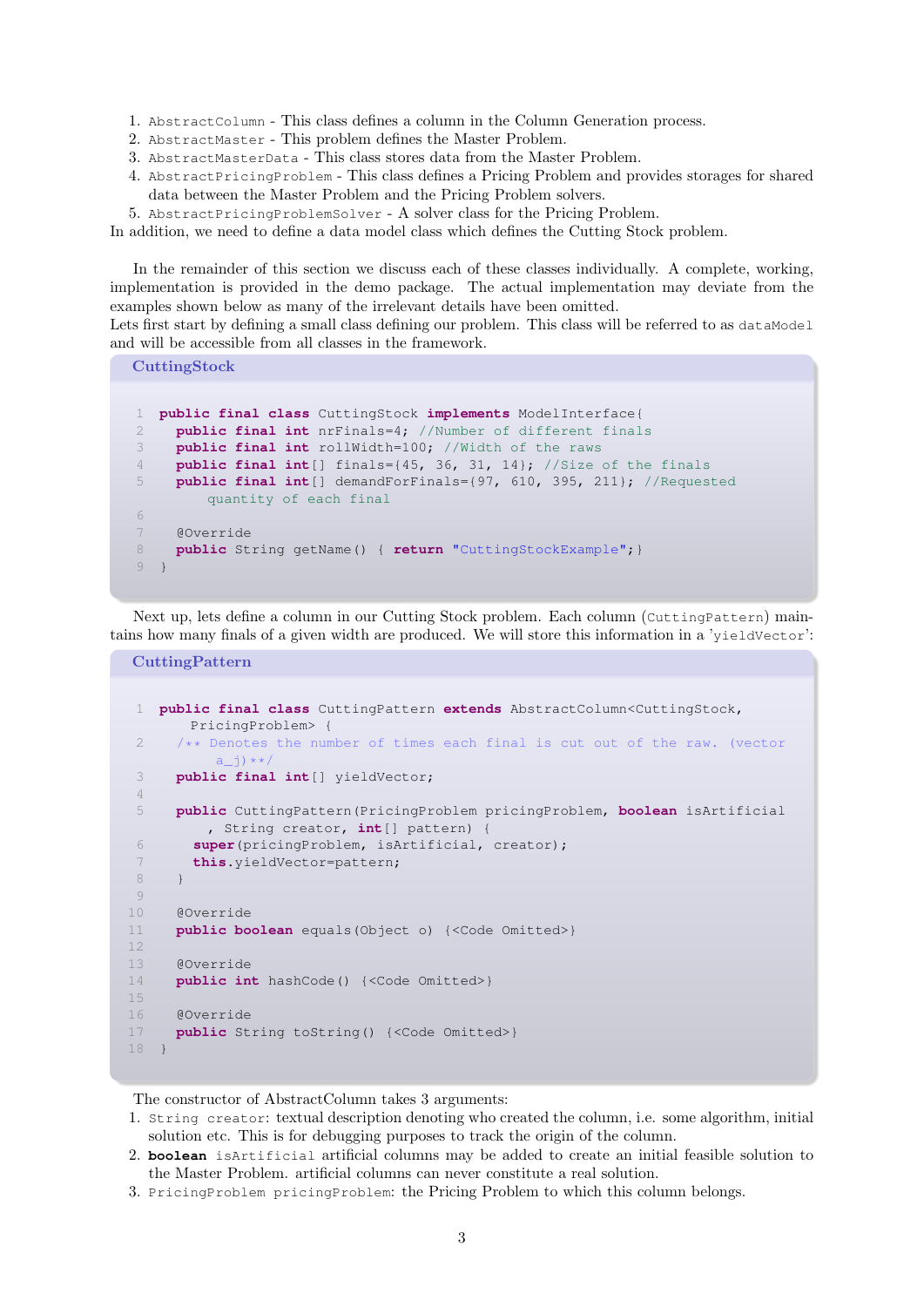Finally, make sure you implement the equals and hashCode methods; failing to implement these correctly may result in undefined behavior.

After defining what a Column is in our problem, we have to define a Master Problem and a Pricing Problem. The Master Problem consists of 7 important parts:

- Constructor The constructor receives our data model which defines the problem, as well as a reference to our Pricing Problem.
- buildModel method This method builds the Master Problem, which is usually a linear program defined in CPLEX or Gurobi
- solveMasterProblem method This method solves the Master Problem
- addColumn method This method is invoked when a Pricing Problem generates a new column; the column has to be added to the Master Problem
- initializePricingProblem method This method is invoked after the Master Problem has been solved; The dual information required to solve the Pricing Problem has to be passed to the PricingProblem object.
- getSolution method This method returns a list of columns constituting the solution, in our case a list of columns with non-zero  $z_i$  values.
- close method This method is invoked at the end of the Column Generation procedure to close the Master Problem (analogous to destructor in C++).

For demonstration purposes, we will assume that the Master Problem is being solved by IBM Cplex, but we would like to emphasize that any kind of solver (Gurobi, Ipopt, CP Optimizer, .... ) may be used.

#### Master

```
1 public final class Master extends AbstractMaster<CuttingStock,
       CuttingPattern, PricingProblem, CuttingStockMasterData> {
 2 public Master(CuttingStock dataModel, PricingProblem pricingProblem) {
 3 super(dataModel, pricingProblem, OptimizationSense.MINIMIZE);
 4 }
 5
 6 @Override
 7 protected CuttingStockMasterData buildModel() {
 8 //Define a container for the variables
 9 Map<PricingProblem, OrderedBiMap<CuttingPattern, IloNumVar>>
          variableMap=...;
10
11 //Define objective
12 obj= cplex.addMinimize();
13
14 //Define constraint: \sum_{i \in I} a_{i}z_i>= q_j for all j\in J15 satisfyDemandConstr=new IloRange[dataModel.nrFinals];
16 for(int j=0; j< dataModel.nrFinals; j++)
17 satisfyDemandConstr[j]= cplex.addRange(dataModel.demandForFinals[j],
            Integer.MAXVALUE);
18
19 //Return a new data object which will hold data from the Master Problem
20 return new CuttingStockMasterData(variableMap);
21 }
22
23 @Override
24 protected boolean solveMasterProblem(long timeLimit) throws
         TimeLimitExceededException {
25 //Set time limit
26 double timeRemaining=timeLimit-System.currentTimeMillis())/1000.0;
27 cplex.setParam(IloCplex.DoubleParam.TiLim, timeRemaining);
28
29 //Solve the model
30 if(!cplex.solve() || cplex.getStatus()!=IloCplex.Status.Optimal){
31 if(cplex.getCplexStatus()==IloCplex.CplexStatus.AbortTimeLim)
32 throw new TimeLimitExceededException();
33 else
34 throw new RuntimeException("Master Problem solve failed!");
```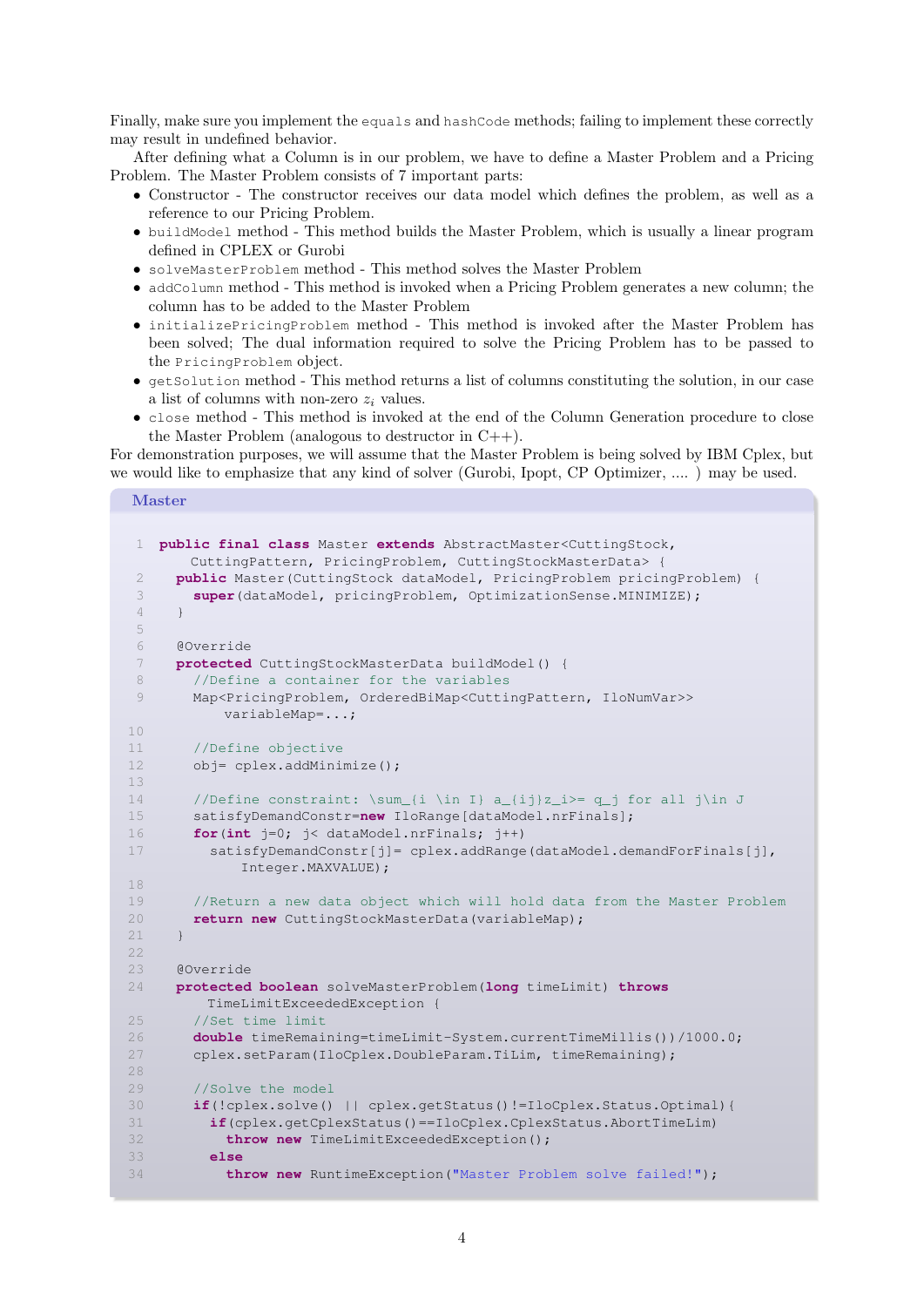```
35 }else{
36 masterData.objectiveValue= cplex.getObjValue();
37 }
38 return true;
39 }
40
41 /**
      42 * Store the dual information required by the Pricing Problems into the
         Pricing Problem object
43 */<br>44 \times/
     @Override
45 public void initializePricingProblem(PricingProblem pricingProblem){
46 double[] duals= cplex.getDuals(satisfyDemandConstr);
47 pricingProblem.initPricingProblem(duals);
48 }
49
50 /**
51 \star Function which adds a new column to the Master Problem 52 \star/
      \frac{1}{2}53 @Override
54 public void addColumn(CuttingPattern column) {
55 //Register column with objective
56 IloColumn iloColumn= cplex.column(obj,1);
57
58 //Register column with demand constraint
59 for(int i=0; i< dataModel.nrFinals; i++)
60 iloColumn=iloColumn.and(cplex.column(satisfyDemandConstr[i], column.
             yieldVector[i]));
61
62 //Create the variable and store it
63 IloNumVar var= cplex.numVar(iloColumn, 0, Double.MAX_VALUE, "z_"+","+
          masterData.getNrColumns());
64 cplex.add(var);
65 masterData.addColumn(column, var);
66 }
67
68 /**
69 * Return the solution, i.e columns with non-zero z_i values
70 \times /<br>71 \times 60v671 @Override
72 public List<CuttingPattern> getSolution() {
73 List<CuttingPattern> solution=new ArrayList<>();
74 for(CuttingPattern cp : masterData.getColumns()){
75 cuttingPatterns[i].value=cplex.getValue(cp);
76 if(cuttingPatterns[i].value>=config.PRECISION){
77 solution.add(cuttingPatterns[i]);
78 }
79 }
80 return solution;
81 }
82
83 @Override
84 public void close() {<Code Omitted>}
85 }
```
Data originating from the Master Problem, such as its variables, constraint etc may be required by other classes. A shared object which extends AbstractMasterData is created for this purpose in the buildModel method of the Master Problem. This object is for example passed to a CutHandler to separate violated inequalities (cuts). For our CuttingStock problem, we only store the variables in this object: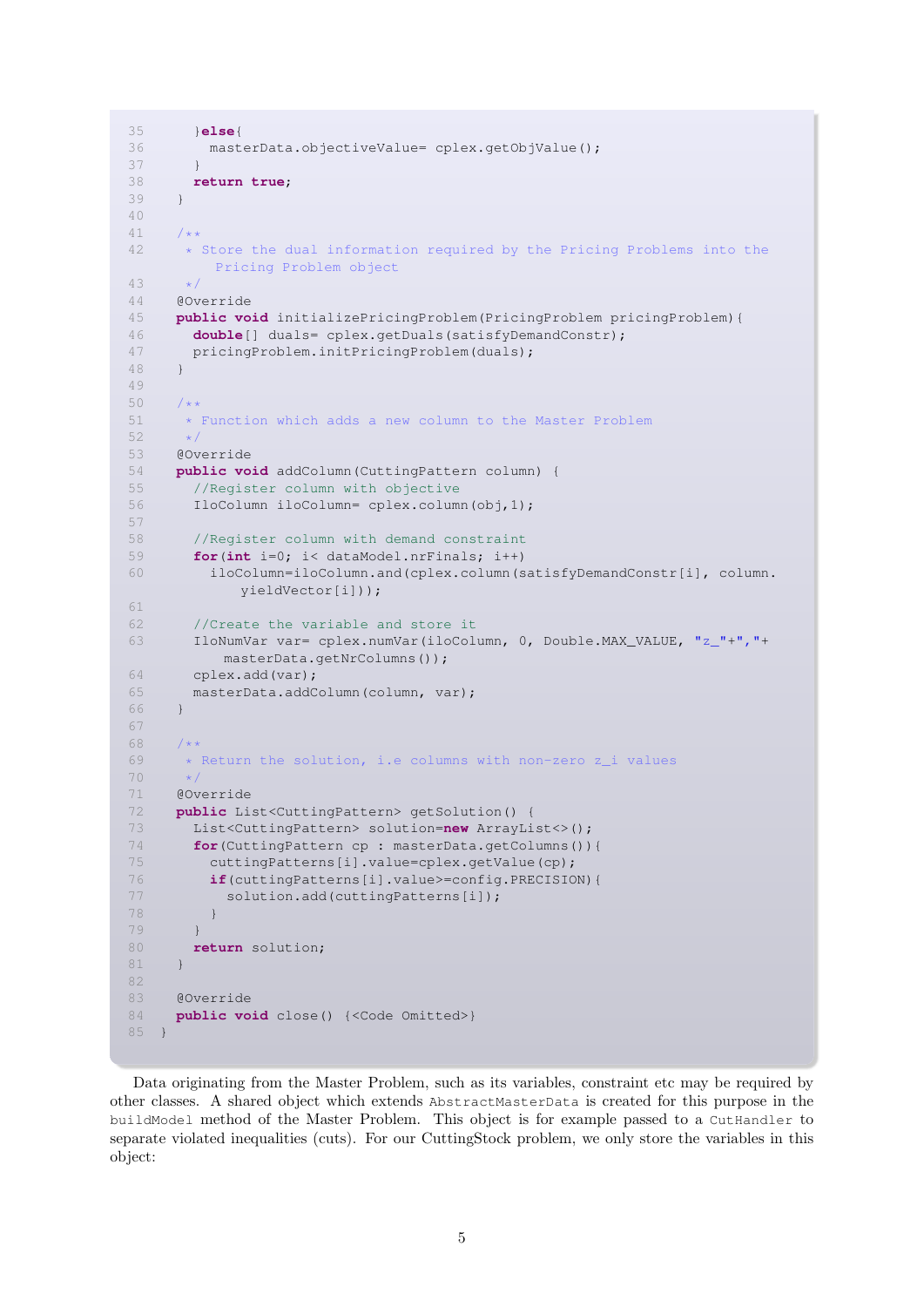```
CuttingStockMasterData
1 public final class CuttingStockMasterData extends MasterData<CuttingStock,
      CuttingPattern, PricingProblem, IloNumVar>{
2 public CuttingStockMasterData(Map<PricingProblem, OrderedBiMap<
          CuttingPattern, IloNumVar>> varMap) {
3 super(varMap);
\overline{4} }
5 }
```
Next up is the Pricing Problem. For Cutting Stock, there is only one Pricing Problem. The AbstractPricingProblem class mainly serves as a container to hold the dual information coming from the Master Problem. It defines a Pricing Problem which can be solved by some algorithm. In our case, the PricingProblem class maintains the  $u_j, j \in J$  dual values.

```
PricingProblem
1 public final class PricingProblem extends AbstractPricingProblem<
      CuttingStock> {
2 public PricingProblem(CuttingStock modelData, String name) {
3 super(modelData, name);
\overline{4}5 }
```
After defining the data object which stores the information required to solve the Pricing Problem, one or more solvers for the Pricing Problem have to be defined. The Pricing Problem of the Cutting Stock problem is a knapsack problem. Each time the Pricing Problem is solved, only the objective changes  $(max \sum_{j\in J} a_j u_j);$  the constraints remain the same.

ExactPricingProblemSolver

```
1 public final class ExactPricingProblemSolver extends
       AbstractPricingProblemSolver<CuttingStock, CuttingPattern,
       PricingProblem> {
 2 public ExactPricingProblemSolver(CuttingStock dataModel, PricingProblem
         pricingProblem) {
 3 super(dataModel, pricingProblem);
 4 knapsackSolver=new KnapsackSolver();
 5 }
 6
 7 @Override
 8 protected List<CuttingPattern> generateNewColumns() throws
        TimeLimitExceededException {
9 List<CuttingPattern> newPatterns=new ArrayList<>();
10 knapsackSolver.solve();
11 //Generate new column if objective >= 1
12 if(knapsackSolver.getObjective() >= 1+config.PRECISION){
13 int[] pattern=knapsackSolver.getItemCoefficients();
14 CuttingPattern column=new CuttingPattern("exactPricing", false,
            pattern, pricingProblem);
15 newPatterns.add(column);
16 }
17 return newPatterns;
18 }
19
20<sup>°</sup>21 * Set the objective value
22 - 1123 @Override
```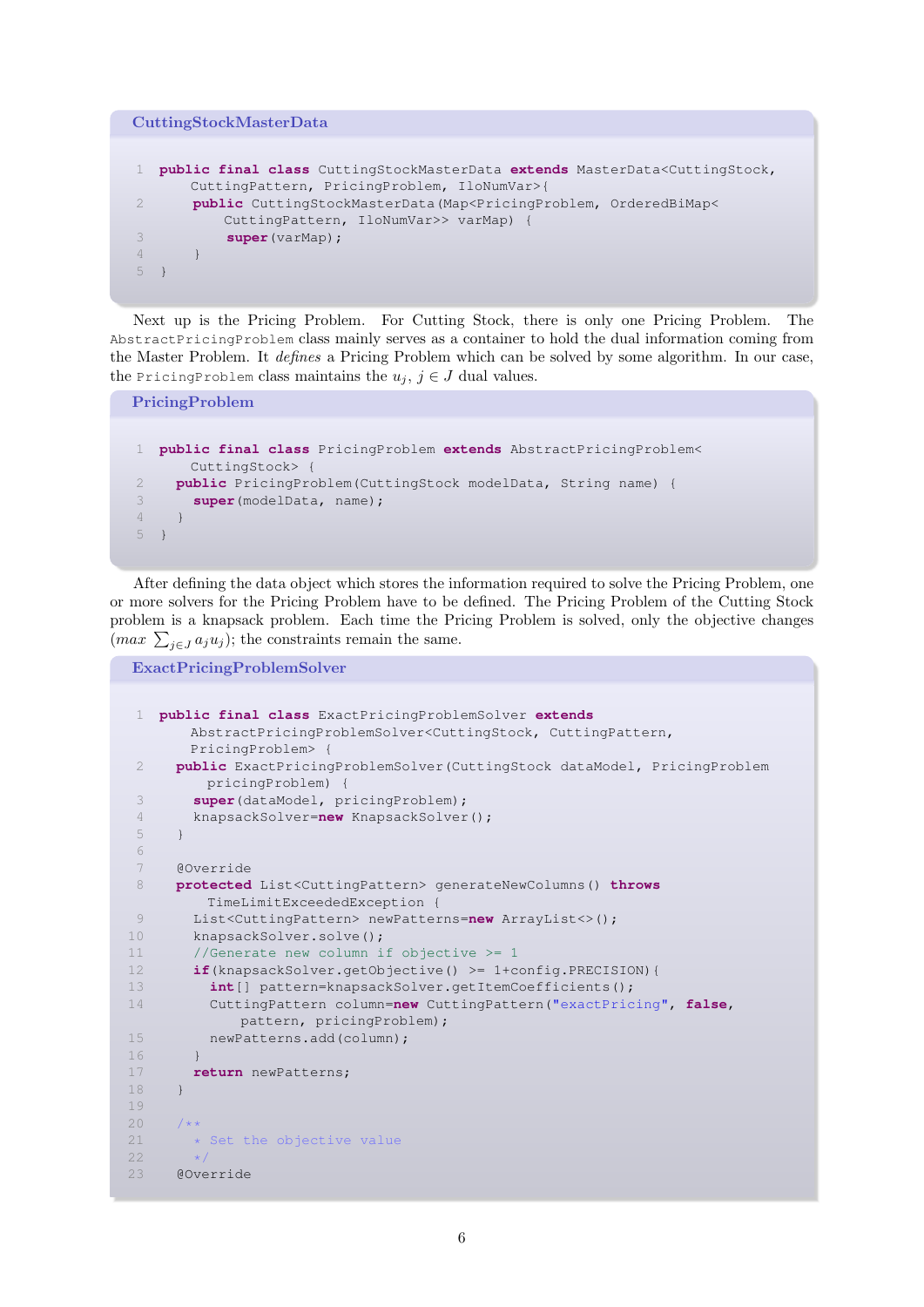```
24 protected void setObjective() {
25 //Update the objective function with the new dual values, by using the
           fields in the pricingProblem, e.g. pricingProblem.dualCosts
26 knapsackSolver.setObjective(pricingProblem.dualCosts);
27 }
28
29 @Override
30 public void close() {<Code Omitted>}
31 \quad \}
```
Each time the Pricing Problem is solved, the setObjective function gets invoked first. During the execution of this function, the solver can prepare its data structures and get the new dual information. Next the generateNewColumns method is invoked which produces zero or more columns. Finally, when the Column Generation procedure terminates, the close() function is invoked which allows for cleanup. It serves the same purpose as a destructor in  $C++$ .

Finally, we need to bring everything together in a main class.

CuttingStockSolver

```
1 public final class CuttingStockSolver {
 2 public CuttingStockSolver(CuttingStock dataModel){
 3
 4 //Create the Pricing Problem
 5 PricingProblem pricingProblem=new PricingProblem(dataModel, "
           cuttingStockPricing");
 6
 7 //Create the Master Problem
 8 Master master=new Master(dataModel, pricingProblem);
 \circ10 //Define which solvers to use
11 List<Class<? extends AbstractPricingProblemSolver<CuttingStock,
           CuttingPattern, PricingProblem>>> solvers= Collections.
           singletonList(ExactPricingProblemSolver.class);
12
13 //Define an upper bound (stronger is better). In this case we simply
           sum the demands, i.e. cut each final from its own raw (Rather poor
           initial solution).
14 int upperBound=IntStream.of(dataModel.demandForFinals).sum();
15
16 //Create a set of initial Columns.
17 List<CuttingPattern> initSolution=this.getInitialSolution(
           pricingProblem);
18
19 //Lower bound on column generation solution (stronger is better):
           calculate least amount of finals needed to fulfil the order (ceil(\
           sum_j d_j*w_j /L)
20 double lowerBound= Math.ceil(1.0* IntStream.range(0, dataModel.nrFinals
           ).mapToObj(i -> dataModel.demandForFinals[i] * dataModel.finals[i])
           .mapToInt(i -> i).sum() / dataModel.rollWidth);
21
22 //Create a column generation instance
23 ColGen<CuttingStock, CuttingPattern, PricingProblem> cg=new ColGen<>(
           dataModel, master, pricingProblem, solvers, initSolution,
           upperBound, lowerBound);
24
25 //OPTIONAL: add a debugger
26 SimpleDebugger debugger=new SimpleDebugger(cg);
27
28 //OPTIONAL: add a logger
```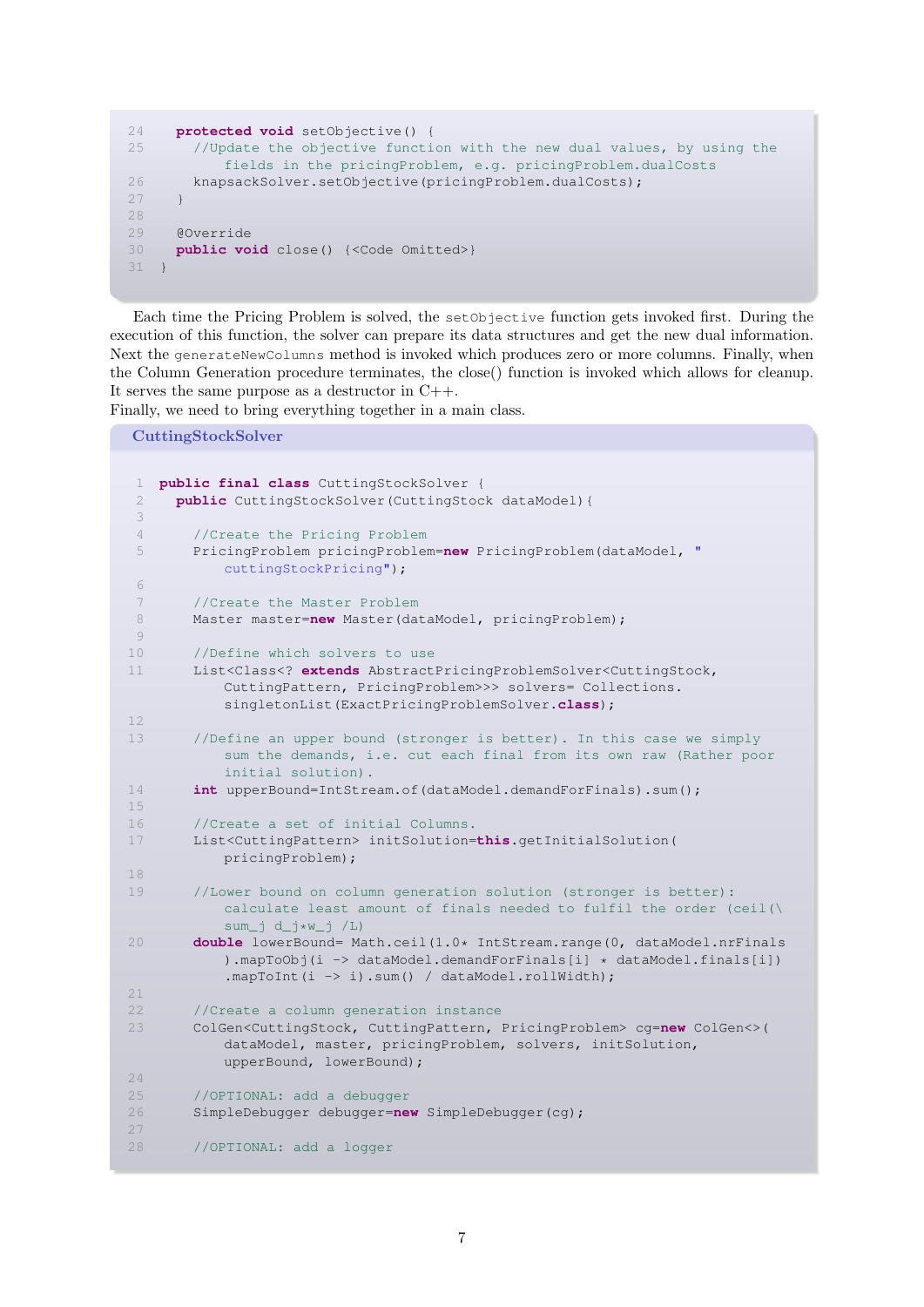```
29 SimpleCGLogger logger=new SimpleCGLogger(cg, new File("./cuttingStock.
          log"));
30
31 //Solve the problem through column generation
32 cg.solve(System.currentTimeMillis()+1000L);
33
34 //Print solution:
35 <Code Omitted>
36
37 //Clean up:
38 cg.close(); //This closes both the master and Pricing Problems
39 }
40
41
42 * Create an initial solution for the Cutting Stock Problem.
43
44 private List<CuttingPattern> getInitialSolution(PricingProblem
        pricingProblem){<Code Omitted>}
45 }
```
In the code snippet above, the only new class we have not introduced before is the ColGen class. This class manages the entire solve procedure by invoking the master and Pricing Problems iteratively. This class is provided as part of the framework; its basic implementation suffices for most use cases. Nevertheless, when desired each of its methods may be overridden by a custom implementation.

# <span id="page-7-1"></span>3 Example 2 - Solving Graph Coloring through Branch-and-Price

In this example, we will solve the well-known Graph Coloring problem (GCP) through Branch-and-Price. In GCP, one wants to assign a color to each vertex in an undirected graph, such that no two neighboring vertices have the same color, while minimizing the total number of different colors needed to color the entire graph. Two vertices are neighbors whenever there is an edge between them. The minimum number of colors needed to color a graph in this way is commonly referred to as the Chromatic number of a graph. An example is provided in Figure [1.](#page-8-0) The Branch-and-Price implementation provided in the next subsections is based on the paper by [Mehrotra and Trick](#page-35-0) [\(1995\)](#page-35-0).

An *Independent Set* in a graph is defined as a set of vertices such that no two vertices are connected by an edge in the graph. In the context of Graph Coloring, all vertices belonging to the same Independent Set may be colored by the same color. Consequently, a feasible coloring of a graph can be interpreted as a partitioning of the graph into disjoint independent sets, such that each vertex belongs to exactly one independent set. For example, in Figure [1,](#page-8-0) the independent sets  $\{\{2, 4\}, \{1\}, \{3\}\}\$  represent a feasible coloring.

In the following Sections we will show how this problem can be solved through our Branch-and-Price framework. Techniques used in this example:

- Column generation
- Branch-and-Price

A full implementation can be found in the demo package.

#### 3.1 Problem description

The Master Problem (MP) for GCP is defined as (see Table [2](#page-8-1) for notation details):

$$
MP: min \sum_{s \in S} x_s \tag{10}
$$

$$
\text{s.t.} \sum_{s \in S: i \in s} x_s \ge 1 \qquad \qquad \forall i \in V \tag{11}
$$

<span id="page-7-0"></span>
$$
x_s \in \{0, 1\} \qquad \qquad \forall s \in S \tag{12}
$$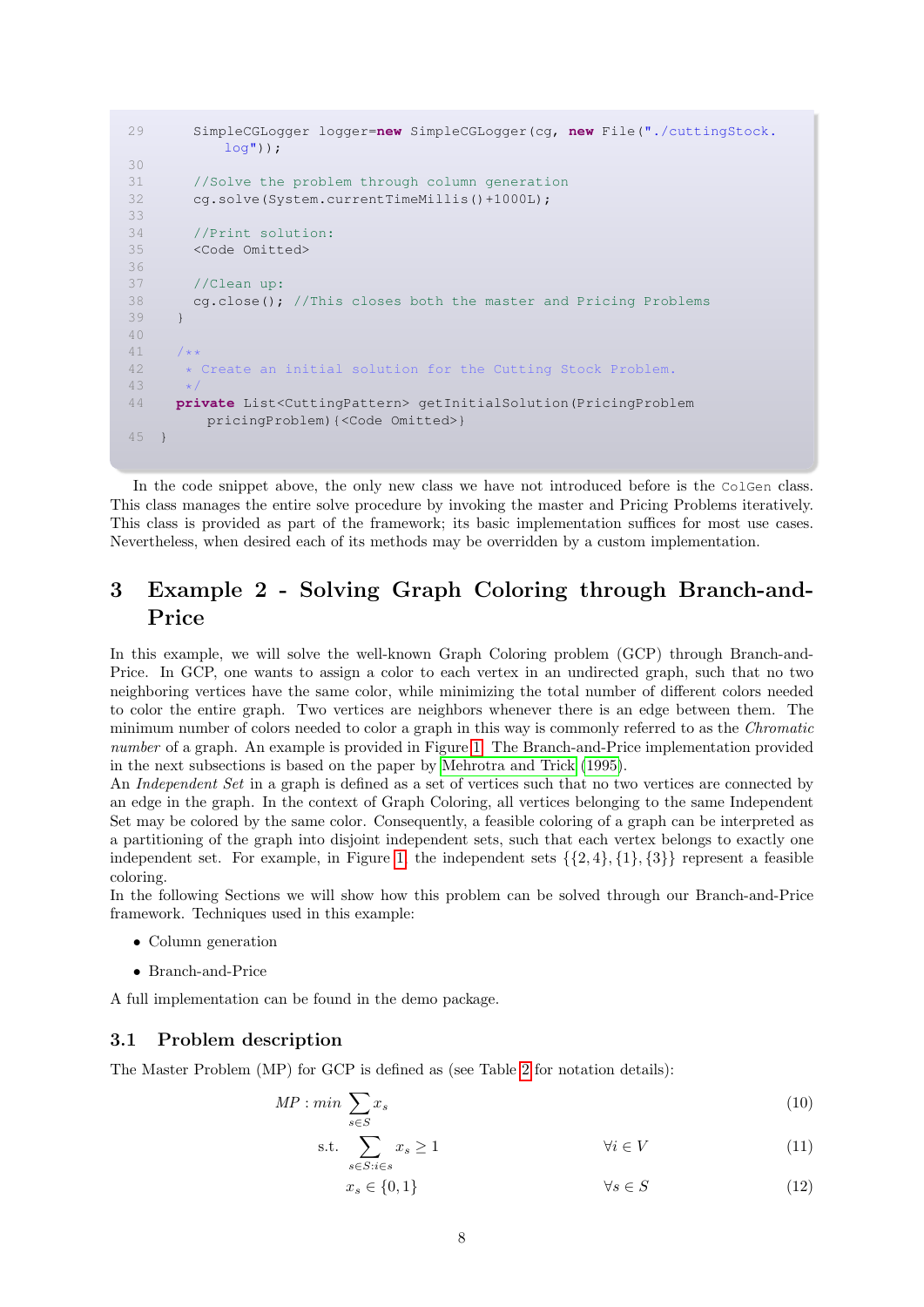

<span id="page-8-1"></span><span id="page-8-0"></span>Figure 1: Example of an optimal GCP solution having 3 colors.

|    | Parameter Description                 |  |  |
|----|---------------------------------------|--|--|
|    | Set of vertices in the graph.         |  |  |
| E. | Set of undirected edges in the graph. |  |  |
|    | Set of all possible independent sets  |  |  |



Binary variables  $x_s$  denote whether a particular independent set s is part of the solution or not. Constraint [\(11\)](#page-7-0) states that each vertex must be covered by an independent set. The Reduced Master Problem is obtained from MP by relaxing integrality constraints on the  $x_s$  variables, and by replacing S by  $\overline{S}$ , where  $\overline{S}$  is a subset of S. Associate dual variables  $\pi_i$  with constraints [\(11\)](#page-7-0). The pricing problem becomes:

$$
PRICING: max \sum_{i \in V} \pi_i
$$
\n
$$
(13)
$$

$$
\text{s.t. } z_i + z_j \le 1 \qquad \qquad \forall (i, j) \in E \tag{14}
$$

$$
z_i \in \{0, 1\} \qquad \qquad \forall i \in V \tag{15}
$$

This pricing problem is also known as a *weighted independent set* problem, where the weight of each vertex is given by the dual values  $\pi_i$ . Binary variables  $z_i$  indicate whether a particular vertex  $i \in V$  is part of a maximum weight independent set. If the optimal solution to the pricing problem has a value larger than 1, then the independent set given by  $\{i \in V : z_i = 1\}$  should be added to  $\overline{S}$  in the Reduced Master Problem.

After solving the Reduced Master Problem to optimality, the solution may be fractional, and branching is required. Define the following operations on a Graph Coloring Problem:

- SAME $(i, j)$  requires that two vertices  $i, j$  have the same color.
- DIFFER $(i, j)$  requires that two vertices  $i, j$  have different colors.

[Mehrotra and Trick](#page-35-0) [\(1995\)](#page-35-0) show that in any fractional solution there must exist two independent sets  $S_1, S_2 \in S$  and two vertices i and j such that  $i \in S_1 \cap S_2$  and  $j \in S_1 \setminus S_2$ . For a given pair of such vertices i, j, we can create two branches: in one branch  $SAME(i,j)$  holds, in the other branch  $DIFFER(i,j)$ holds. Implementing these branches is simple. For  $SAME(i,j)$ , we can add the constraint  $z_i = z_j$  to the PRICING problem. For DIFFER(i,j), we add  $z_i + z_j \leq 1$ .

### 3.2 Implementation

Similar to the Cutting Stock Problem, the following classes are needed to implement Column Generation for GCP:

- 1. AbstractColumn This class defines a column in the Column Generation process.
- 2. AbstractMaster This problem defines the Master Problem.
- 3. AbstractMasterData This class stores data from the Master Problem.
- 4. AbstractPricingProblem This class defines a Pricing Problem and provides storages for shared data between the Master Problem and the Pricing Problem solvers.
- 5. AbstractPricingProblemSolver A solver class for the Pricing Problem.

In addition, to add Branch-and-Price functionality, the following classes need to be extended: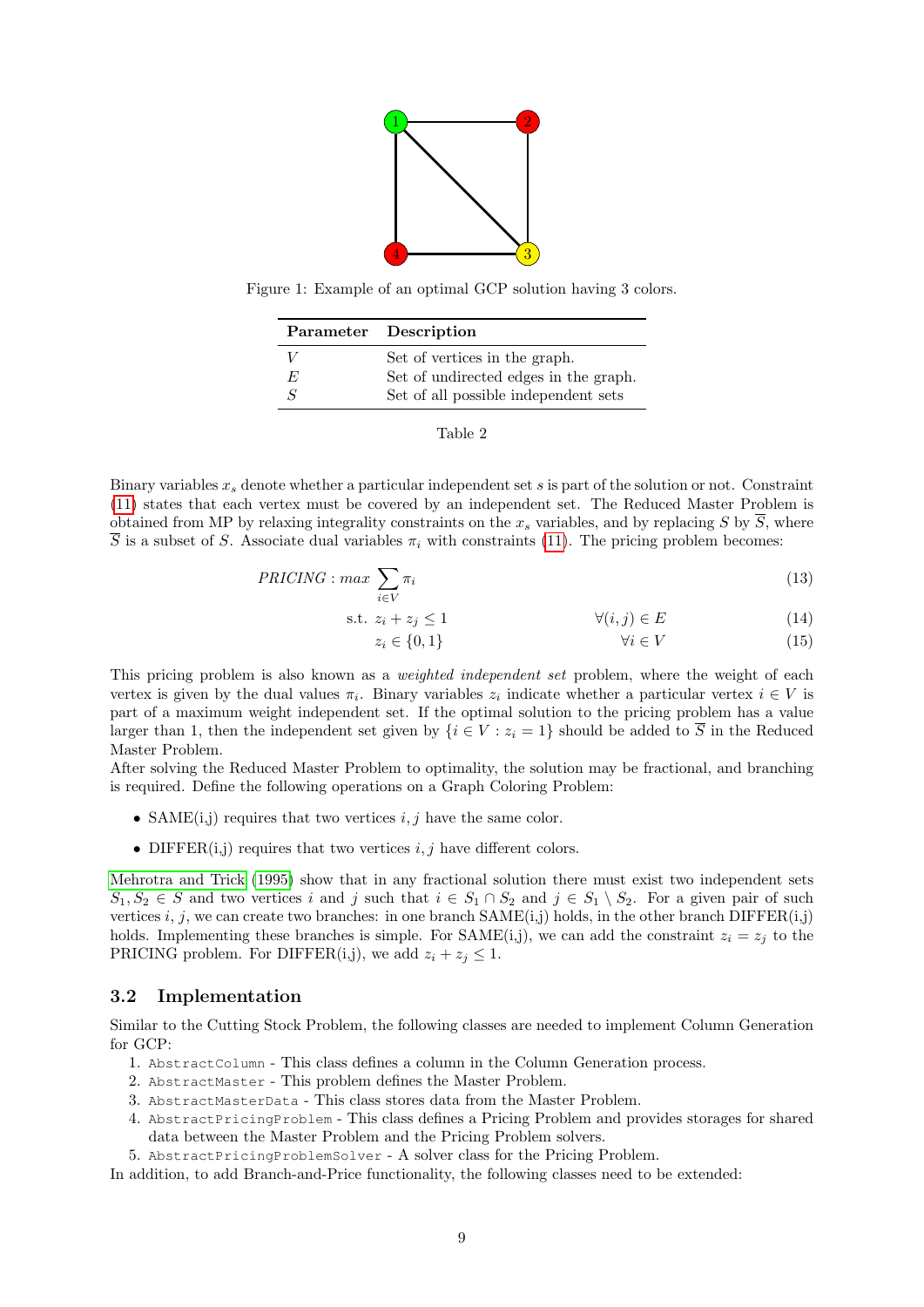- 1. AbstractBranchAndPrice This class implements the Branch-and-Price functionality. Similar to the ColGen class for Column Generation.
- 2. AbstractBranchCreator This class creates branches in the Branch-and-Price tree

3. BranchingDecision - This class implements a single branch in the Branch-and-Price tree.

We assume that there already exists a class ColoringGraph which implements a data model representing the graph for which a coloring has to be found. In the remainder of this section we discuss each of these classes individually. A complete, working, implementation is provided in the demo package. The actual implementation may deviate from the examples shown below as many of the irrelevant details have been omitted.

Lets start by defining a column in GCP. Each column (Independent Set) has to keep track of its vertices:

IndependentSet

```
1 public final class IndependentSet extends AbstractColumn<ColoringGraph,
       ChromaticNumberPricingProblem> {
 2 /** Vertices in the independent set **/
 3 public final Set<Integer> vertices;
 4 / ** Cost of this column in the objective of the Master Problem **/<br>5 nublic final int cost:
     5 public final int cost;
 6
 7 public IndependentSet(ChromaticNumberPricingProblem
         associatedPricingProblem, boolean isArtificial, String creator, Set<
         Integer> vertices, int cost) {
 8 super(associatedPricingProblem, isArtificial, creator);
9 this.vertices=vertices;
10 this.cost=cost;
11 }
12
13 @Override
14 public boolean equals(Object o) {<Code Omitted>}
15
16 @Override
17 public int hashCode() {<Code Omitted>}
18
19 @Override
20 public String toString() {<Code Omitted>}
21 }
```
After defining what a Column is in our problem, we have to define a Master Problem and a Pricing Problem. We assume that both are being solved through IBM Cplex, but any other solver would be fine as well.

Master

```
1 public final class Master extends AbstractMaster<ColoringGraph,
      IndependentSet, ChromaticNumberPricingProblem, ColoringMasterData> {
2 public Master(ColoringGraph dataModel, ChromaticNumberPricingProblem
        pricingProblem) {
3 super(dataModel, pricingProblem, OptimizationSense.MINIMIZE);
4 }
5
6 @Override
7 protected ColoringMasterData buildModel() {
8 IloCplex cplex=new IloCplex(); //Create cplex instance
9
10 //Define objective
11 obj=cplex.addMinimize();
12
13 //Define constraints
14 oneColorPerVertex=new IloRange[dataModel.getNrVertices()];
15 for(int i=0; i<dataModel.getNrVertices(); i++)
```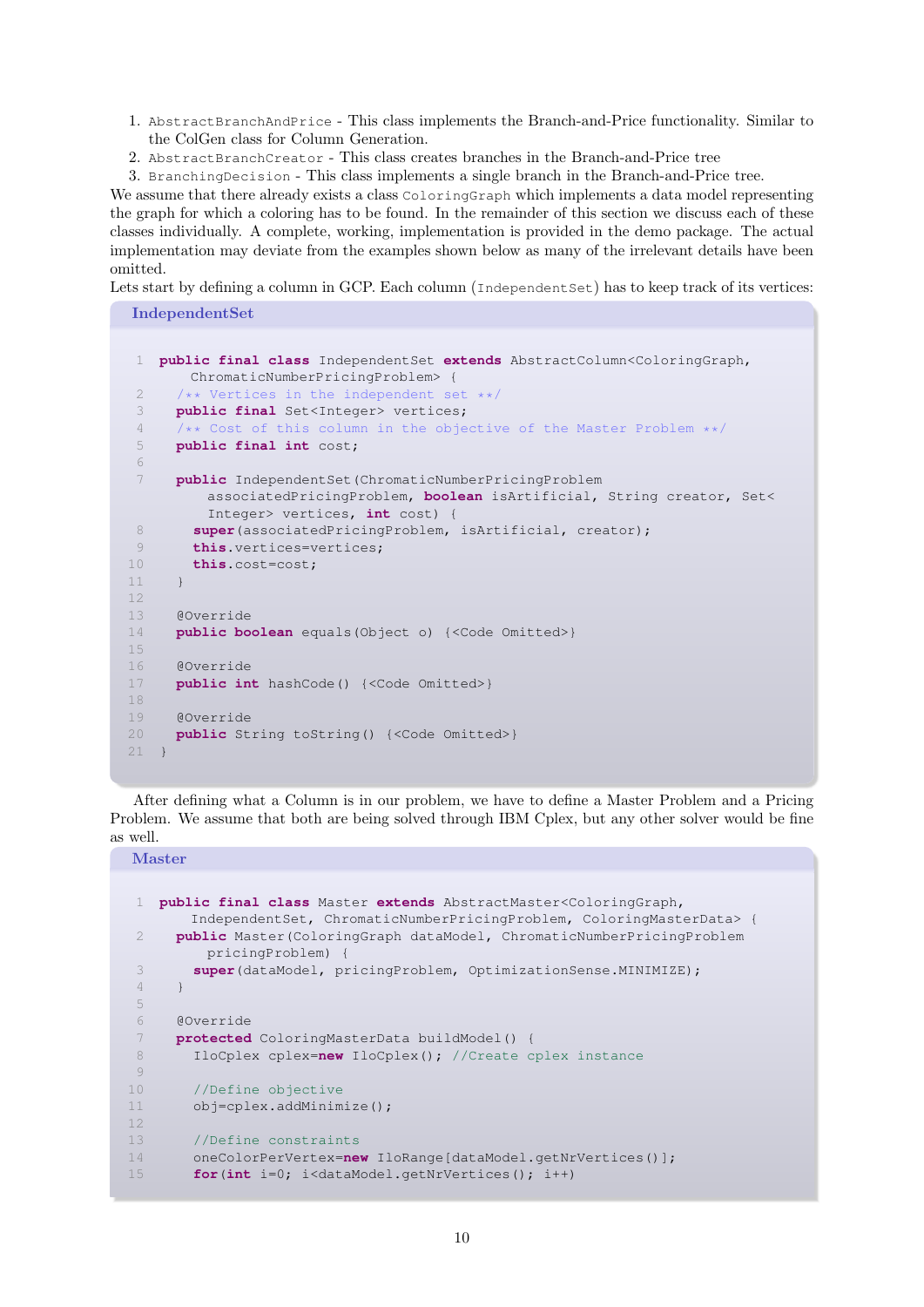```
16 oneColorPerVertex[i]=cplex.addRange(1, Double.MAX_VALUE, "
            oneColorPerVertex");
17
18 Map<ChromaticNumberPricingProblem, OrderedBiMap<IndependentSet,
           IloNumVar>> variableMap=...
19
20 //Create a new data object which will store information from the master
           .
21 return new ColoringMasterData(cplex, varMap);
22 }
23
24 @Override
25 protected boolean solveMasterProblem(long timeLimit) throws
        TimeLimitExceededException { <Code Omitted> }
26
27 @Override
28 public void initializePricingProblem(PricingProblem pricingProblem){
29 double[] duals=masterData.cplex.getDuals(oneColorPerVertex);
30 pricingProblem.initPricingProblem(duals);
31 \t 132
33 @Override
34 public void addColumn(IndependentSet column) {
35 IloColumn iloColumn=masterData.cplex.column(obj,column.cost);
36 //Register column with constraints
37 for(Integer vertex: column.vertices)
38 iloColumn = iloColumn.and(masterData.cplex.column(oneColorPerVertex[
            vertex], 1));
39 //Create the variable and store it
40 IloNumVar var=masterData.cplex.numVar(iloColumn, 0, Double.MAX_VALUE, "
          x_"+masterData.getNrColumns());
41 cplex.add(var);
42 masterData.addColumn(column,var);
43 }
44
45 @Override
46 public List<IndependentSet> getSolution() { <Code Omitted> }
47
48 @Override
49 public void close() {<Code Omitted>}
50 - 1
```
Data originating from the Master Problem, such as its variables, constraints etc may be required by other classes. A shared object which extends AbstractMasterData is created for this purpose in the buildModel method of the Master Problem. This object is for example passed to a CutHandler to separate violated inequalities (cuts). For GCP, we only store the variables in this object:

```
ColoringMasterData
1 public final class ColoringMasterData extends MasterData<ColoringGraph,
      IndependentSet, ChromaticNumberPricingProblem, IloNumVar>{
2 public ColoringMasterData(Map<ChromaticNumberPricingProblem, OrderedBiMap
        <IndependentSet, IloNumVar>> varMap) {
3 super(varMap);
4 }
5 }
```
Next up is the Pricing Problem. For GCP, there is only one Pricing Problem. The AbstractPricingProblem class mainly serves as a container to hold the dual information coming from the Master Problem. It defines a Pricing Problem which can be solved by some algorithm. In our case, the PricingProblem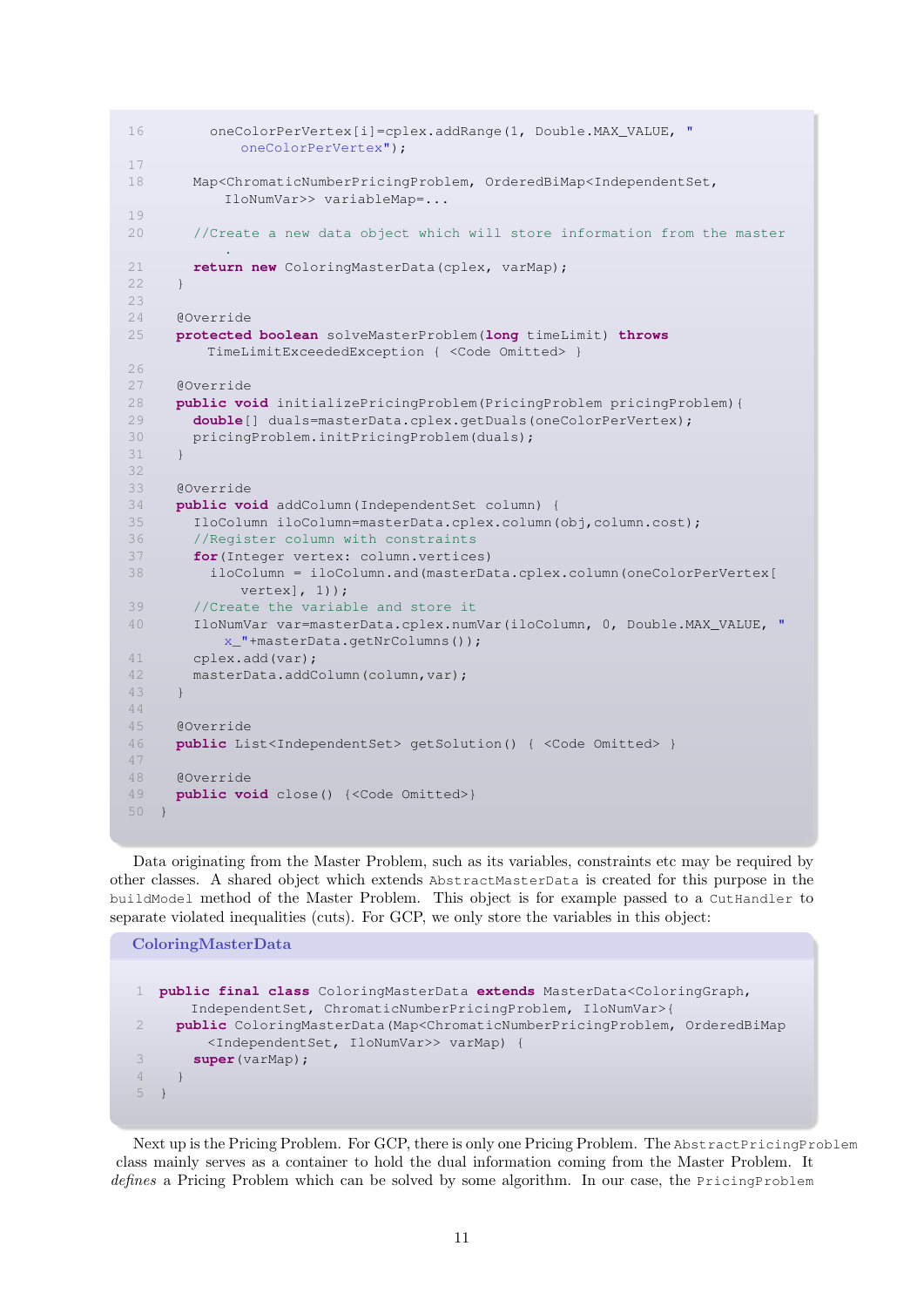class maintains the  $\pi_i$  dual values.

```
ChromaticNumberPricingProblem
1 public final class ChromaticNumberPricingProblem extends
      AbstractPricingProblem<ColoringGraph> {
     2 public ChromaticNumberPricingProblem(ColoringGraph dataModel, String name
         ) { super(dataModel, name); }
3 }
```
After defining the data object which stores the information required to solve the Pricing Problem, one or more solvers for the Pricing Problem have to be defined. If the optimization problem needs to be solved to optimality, one of the Pricing Problem solvers must be exact. If optimality is not required, then heuristic solvers suffice. Ideally, multiple solvers are provided: a fast heuristic solver, as well as an exact solver. In general it is beneficial if a solver returns multiple columns of negative reduced cost at once. In this example we will only use a single (simple) exact solver.

The Pricing Problem of GCP is a weighted independent set problem. Each time the Pricing Problem is solved, only the objective changes  $(\sum_{i\in V}\pi_iz_i)$ ; the constraints remain the same.

ExactPricingProblemSolver

```
1 public final class ExactPricingProblemSolver extends
       AbstractPricingProblemSolver<ColoringGraph, IndependentSet,
       ChromaticNumberPricingProblem> {
 2 public ExactPricingProblemSolver(ColoringGraph dataModel,
         ChromaticNumberPricingProblem pricingProblem) {
 3 super(dataModel, pricingProblem);
 4 this.buildModel();
 5 }
 6
 7 private void buildModel(){ <Code Omitted> }
 8
 9 @Override
10 protected List<IndependentSet> generateNewColumns() throws
        TimeLimitExceededException {
11 <...>
12 //Generate new column if objective >= 1
13 if(objective >= 1 + config.PRECISION){
14 double[] values=cplex.getValues(vars);
15 //Create an Independent Set using all vertices with value 1 in the
            pricing problem
16 Set<Integer> vertices= ...
17 IndependentSet column=new IndependentSet(pricingProblem, false, this.
            getName(), vertices, 1);
18 newPatterns.add(column);
19 }
20 return newPatterns;
21 }
22
23 /**
24 \rightarrow Set the objective value
25<br>26@Override
27 protected void setObjective() {
28 obj.setExpr(cplex.scalProd(pricingProblem.dualCosts, vars));
29 }
30
31 @Override
32 public void close() {<Code Omitted>}
33 }
```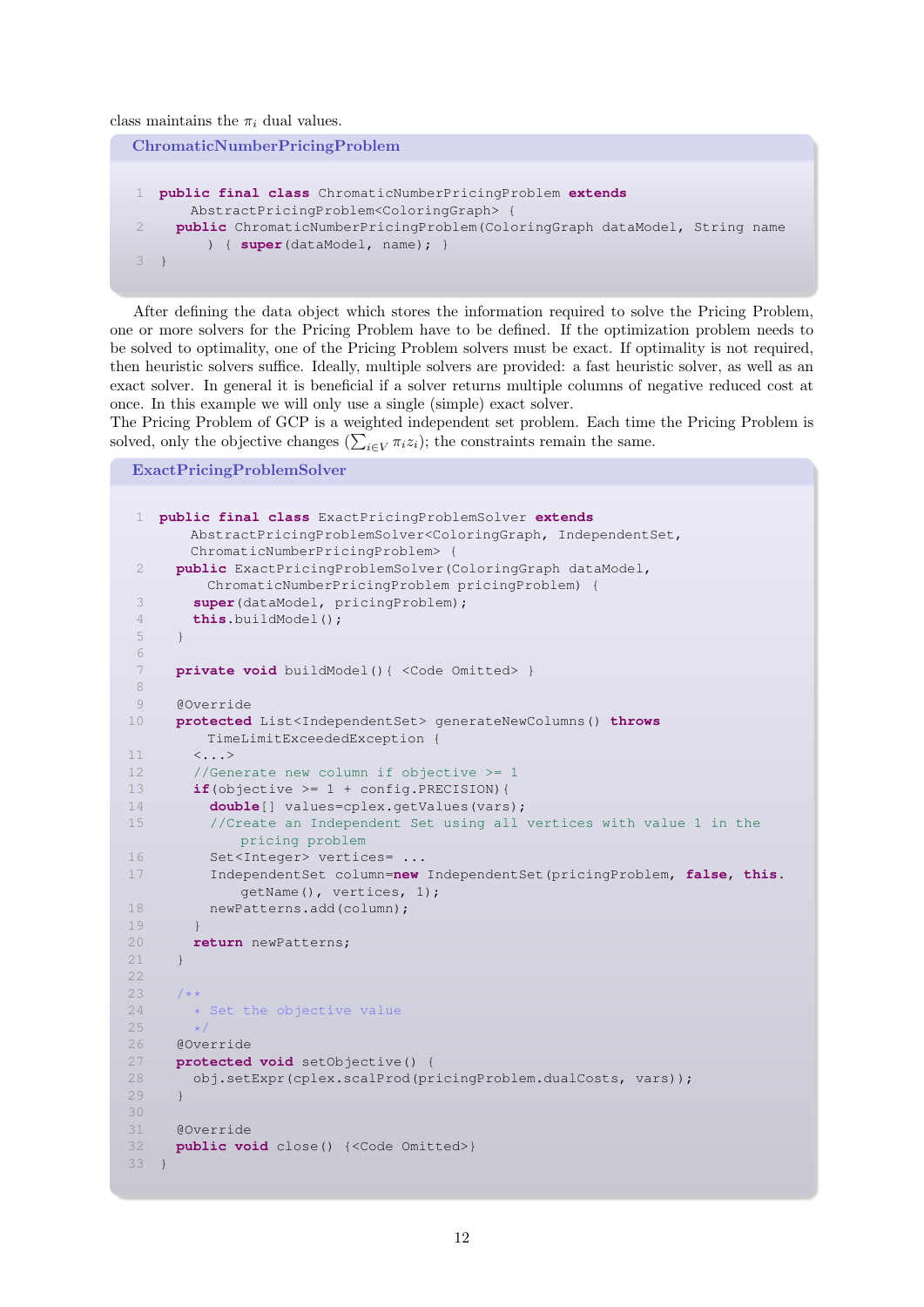Each time the Pricing Problem is solved, the setObjective function gets invoked first. During the execution of this function, the solver can prepare its data structures and retrieve the new dual information. Next the generateNewColumns method is invoked which produces zero or more columns. Finally, when the Column Generation procedure terminates, the close() function is invoked which allows for cleanup. It serves the same purpose as a destructor in C++. This concludes the basic implementation of the Column Generation classes. Next up are the classes needed for Branch-and-Price.

For the Branch-and-Price machinery, AbstractBranchAndPrice needs to be extended. In addition, one or more extensions of AbstractBranchCreator and two ore more extensions of BranchingDecision must be implemented:

- 1. AbstractBranchAndPrice This class defines how the Branch-and-Price problem is solved.
- 2. AbstractBranchCreator Given a fractional node in the Branch-and-Price tree, this class performs the branching, thereby creating two ore more child nodes.
- 3. BranchingDecision An instance of this class describes a single branch; it represents an edge in the Branch-and-Price tree.

In addition, each branching decision enforces a number of changes to the Pricing Problems, the Master Problem or both. Lets first look at the two branching decisions we have for our problem:

- 1. DIFFER(i,j) Vertices  $i, j \in V$  are colored differently
- 2. SAME $(i,j)$  Vertices  $i, j \in V$  receive the same color

The decisions are implemented as follows.

```
Branching decision 1: SAME
```

```
1 public final class SameColor implements BranchingDecision<ColoringGraph,
       IndependentSet> {
 2 /** Vertices to be colored the same **/<br>3 public final VertexPair<Integer> vertex
     3 public final VertexPair<Integer> vertexPair;
 4
 5 public SameColor(VertexPair<Integer> vertexPair){
 6 this.vertexPair=vertexPair;
 7 }
 8
 9 @Override
10 public boolean columnIsCompatibleWithBranchingDecision(IndependentSet
         column) {
11 return !(column.vertices.contains(vertexPair.getFirst()) ˆ column.
           vertices.contains(vertexPair.getSecond()));
12 }
13
14 @Override
15 public boolean inEqualityIsCompatibleWithBranchingDecision(
         AbstractInequality inequality) {
16 return true; //Cuts are not added in this example
17 }
18
19 @Override
20 public String toString(){<Code Omitted>}
21 }
```
Branching decision 2: DIFFER

```
1 public final class DifferentColor implements BranchingDecision<
      ColoringGraph, IndependentSet>{
2 /** Vertices to be colored differently **/
3 public final VertexPair<Integer> vertexPair;
4
5 public DifferentColor(VertexPair<Integer> vertexPair){
6 this.vertexPair=vertexPair;
```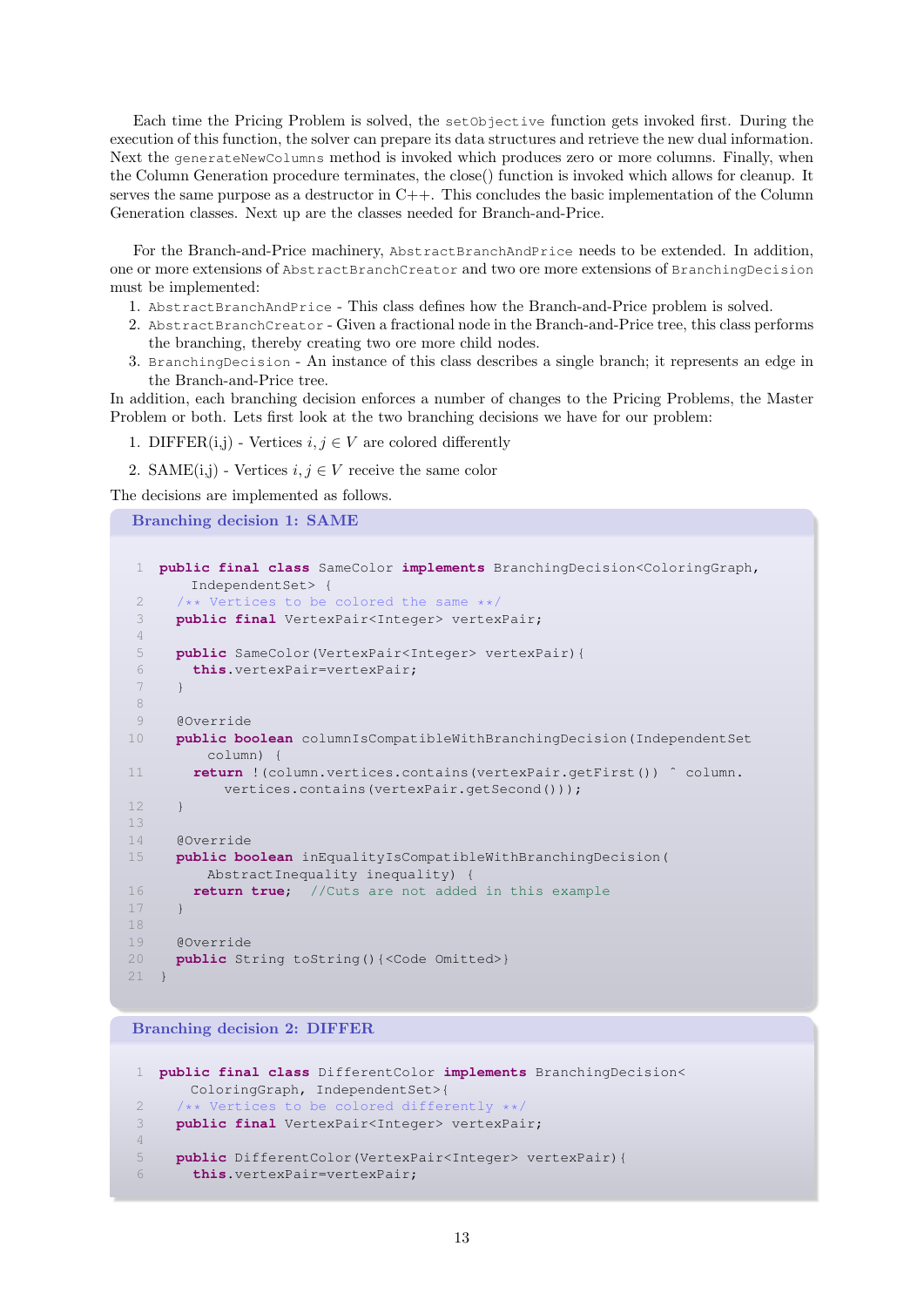```
7 }
8
9 @Override
10 public boolean columnIsCompatibleWithBranchingDecision(IndependentSet
         column) {
11 return !(column.vertices.contains(vertexPair.getFirst()) && column.
           vertices.contains(vertexPair.getSecond()));
12 }
13
14 @Override
15 public boolean inEqualityIsCompatibleWithBranchingDecision(
        AbstractInequality inequality) {
16 return true; //Cuts are not added in this example
17 }
18
19 @Override
20 public String toString(){<Code Omitted>}
21 }
```
Each of these branching decisions implement two important methods:

- inEqualityIsCompatibleWithBranchingDecision
- columnIsCompatibleWithBranchingDecision

Each node has an associated solution (set of columns) and a set of inequalities which have been separated at that node. Once the node is solved and turns out to yield a fractional solution, the branching process creates a number of child nodes. The solution of the parent node, as well as the inequalities separated at the parent node are transferred to the child nodes to serve as an initial starting point. However, not all columns (inequalities) are compliant with each branching decision. The method columnIsCompatibleWithBranchingDecision (inEqualityIsCompatibleWithBranchingDecision) acts as filters: it checks whether a particular column (inequality) is compliant with the branching decision. For example, in the first branching decision  $(SAME(i,j))$ , columnIsCompatibleWithBranchingDecision will eliminate all independent sets (columns) which contain vertex i but not vertex j; after all, i and j must be in the same independent set whenever they are to receive the same color.

Each Branch-and-Price implementation must implement at least one AbstractBranchCreator. A branch creator takes a fractional node in the Branch-and-Price tree and creates two or more child nodes. Two methods have to be implemented:

- 1. canPerformBranching determines whether the particular branch creator can create the child nodes. In the example code below, the canPerformBranching determines whether there is a fractional edge to branch on.
- 2. getBranches creates the actual branches

```
BranchOnVertexPair
1 public final class BranchOnVertexPair extends AbstractBranchCreator<
       ColoringGraph, IndependentSet, ChromaticNumberPricingProblem> {
2 /** Pair of vertices to branch on **/
3 VertexPair<Integer> candidateVertexPair=null;
4
5 public BranchOnVertexPair(ColoringGraph dataModel,
        ChromaticNumberPricingProblem pricingProblem) {
6 super(dataModel, pricingProblem);
7 }
8
9 @Override
10 protected boolean canPerformBranching(List<IndependentSet> solution) {
11 //Find a vertex v1 which is in BOTH independent set s1 and independent
           set s2, and a vertex v2 which is ONLY in s1.
```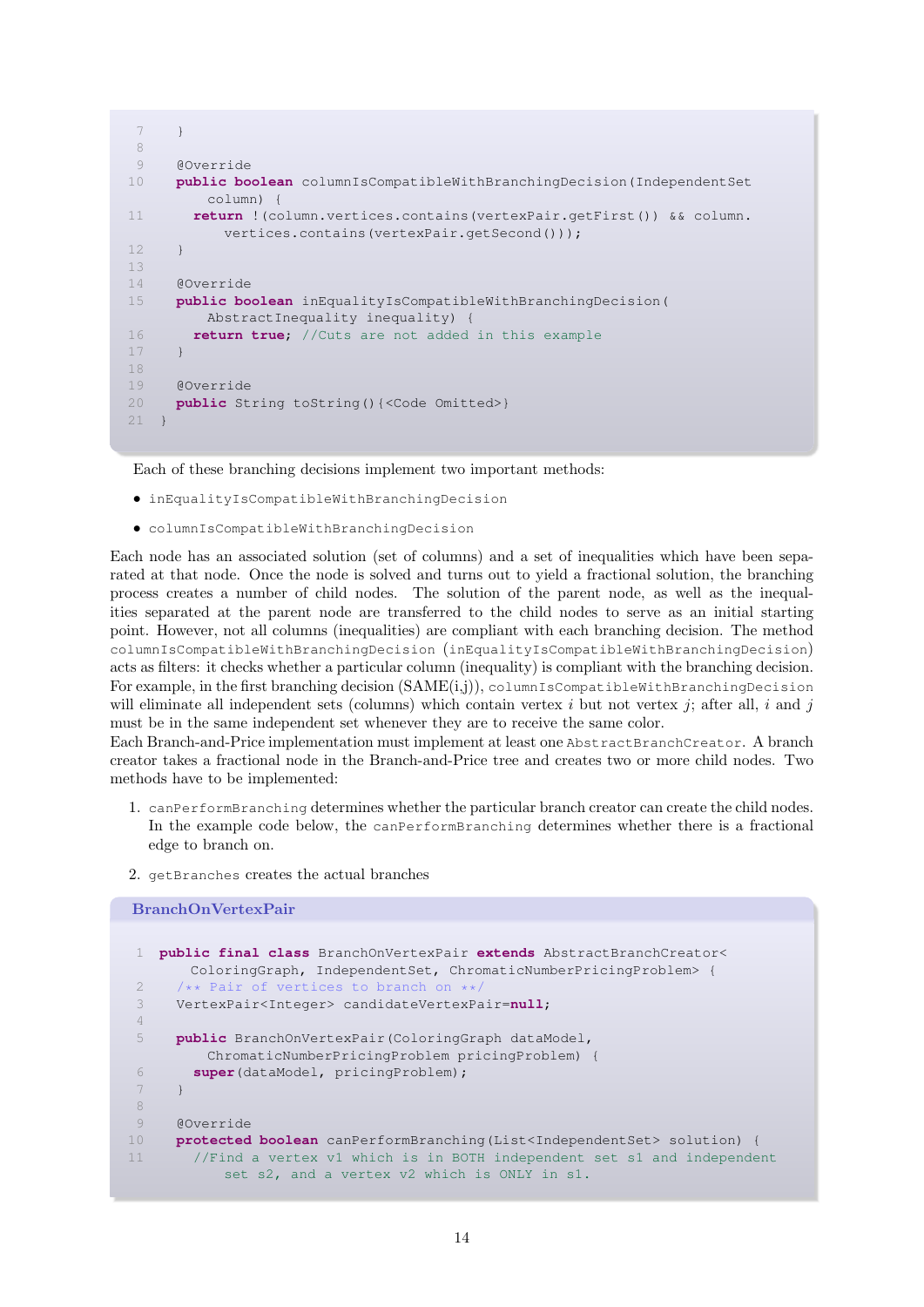```
12 <Code Omitted>
13 if(foundPair)
14 candidateVertexPair=new VertexPair<>(v1, v2);
15 return foundPair;
16 }
17
18 @Override
19 protected List<BAPNode<ColoringGraph, IndependentSet>> getBranches(
        BAPNode<ColoringGraph, IndependentSet> parentNode) {
20 //Branch 1: same color:
21 SameColor branchingDecision1=new SameColor(candidateVertexPair);
22 BAPNode<ColoringGraph,IndependentSet> node1=this.createBranch(
          parentNode, branchingDecision1, parentNode.getSolution(),
          parentNode.getInequalities());
23
24 //Branch 2: different colors:
25 DifferentColor branchingDecision2=new DifferentColor(
          candidateVertexPair);
26 BAPNode<ColoringGraph,IndependentSet> node2=this.createBranch(
          parentNode, branchingDecision2, parentNode.getSolution(),
          parentNode.getInequalities());
27
28 return Arrays.asList(node1, node2); //Return order matters
29 }
30 }
```
The Branch-and-Price framework will first invoke the canPerformBranching method. If this method returns **true**, the getBranches method is invoked. Multiple branch creators may be supplied to the Branch-and-Price framework through the AbstractBranchAndPrice class. The framework will invoke them one-by-one until either of them produces a set of child nodes. A common example where multiple Branching rules are desirable can be found in certain vehicle routing applications. As a first branching rule, you may want to branch on the number of vehicles used. If for a given solution the number of vehicles in use is fractional, two branches are created where the number of vehicles in use is rounded up/down. At some point, the number of vehicles used may be integer, but the solution could still be fractional. In this case canPerformBranching of the BranchOnNumberOfVehicles will return false. A second branching decision  $BranchOnEdge$  could then branch on a fractional edge, e.g. should customer  $i$ be visited immediately after customer j or not.

Now that we have defined our branching decisions we can have a look at how they are used within the framework. A small Branch-and-Price tree is depicted in Figure [2:](#page-15-0) black nodes have been processed, the green node is the current active node, and the purple nodes are waiting to be processed. The labels on the arcs are Branching Decisions. The Branch-and-Price framework utilizes reversible data structures. Currently, node 3 is being processed. To get to node 3 from the root node, first Branching Decision  $b_{01}$ is executed, and then  $b_{13}$ . Lets assume that node 3 yields an integer solution, and that node 4 is the next node to be processed. That means that we have to backtrack one level in the Branch-and-Price tree, thereby reverting Branching Decision  $b_{13}$ , and that we have to perform Branching Decision  $b_{14}$  after that. All of this is already implemented in the Branch-and-Price framework. Any class which needs to update its data structures after a Branching Decision has been executed/reverted, must implement the BranchingDecisionListener interface:

BranchingDecisionListener

```
1 public interface BranchingDecisionListener {
2 void branchingDecisionPerformed(BranchingDecision bd);
3 void branchingDecisionReverted(BranchingDecision bd);
4 }
```
By default, the *AbstractMaster* and *AbstractPricingProblemSolver* classes already implement this interface, and as a result, they are informed when a Branching Decision has been executed/reverted.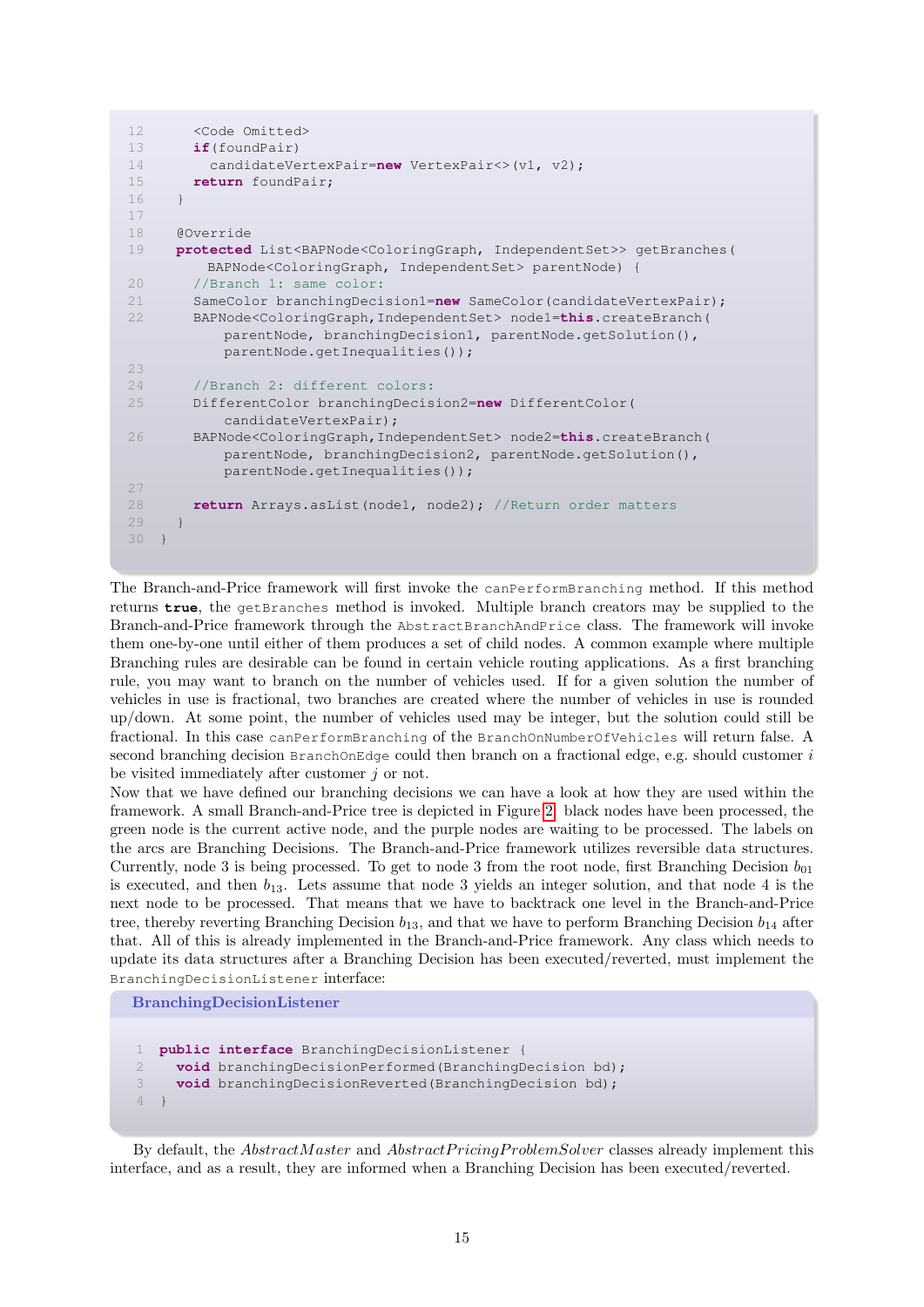

<span id="page-15-0"></span>Figure 2: Example of a Branch-and-Price tree: Black nodes have been processed, the green node is the current active node, and purple are nodes which are waiting to be processed.

| <b>ExactPricingProblemSolver continued</b> |                                                                                                                             |  |  |  |
|--------------------------------------------|-----------------------------------------------------------------------------------------------------------------------------|--|--|--|
|                                            |                                                                                                                             |  |  |  |
| $\mathbf{1}$                               | @Override                                                                                                                   |  |  |  |
| 2                                          | public void branchingDecisionPerformed (BranchingDecision bd) {                                                             |  |  |  |
| 3                                          | if (bd instanceof SameColor) { //Ensure that two vertices appear together<br>in an independent set                          |  |  |  |
| 4                                          | SameColor sameColorDecision = (SameColor) bd;                                                                               |  |  |  |
| 5                                          | IloConstraint branchingConstraint=cplex.addEq(vars[sameColorDecision.                                                       |  |  |  |
|                                            | vertexPair.getFirst()],                vars[sameColorDecision.vertexPair.getSecond<br>$()$ ]);                              |  |  |  |
| 6                                          | branchingConstraints.put(sameColorDecision.vertexPair,                                                                      |  |  |  |
|                                            | branchingConstraint);                                                                                                       |  |  |  |
| 7                                          | <b>else if (bd instanceof</b> DifferentColor) { //Ensure that two vertices do NOT<br>appear together in an independent set. |  |  |  |
| 8                                          | DifferentColor differentColorDecision= (DifferentColor) bd;                                                                 |  |  |  |
| 9                                          | IloConstraint branchingConstraint=cplex.addLe(cplex.sum(vars)                                                               |  |  |  |
|                                            | differentColorDecision.vertexPair.getFirst()], vars[<br>differentColorDecision.vertexPair.getSecond()]), 1);                |  |  |  |
| 10                                         | branchingConstraints.put(differentColorDecision.vertexPair,                                                                 |  |  |  |
|                                            | branchingConstraint);                                                                                                       |  |  |  |
| 11                                         | $\rightarrow$                                                                                                               |  |  |  |
| 12                                         | $\rightarrow$                                                                                                               |  |  |  |
| 13                                         |                                                                                                                             |  |  |  |
| 14                                         | @Override                                                                                                                   |  |  |  |
| 15                                         | public void branchingDecisionReverted (BranchingDecision bd) {                                                              |  |  |  |
| 16                                         | if (bd instance of SameColor) {                                                                                             |  |  |  |
| 17                                         | SameColor sameColorDecision = (SameColor) bd;                                                                               |  |  |  |
| 18                                         | cplex.remove(branchingConstraints.get(sameColorDecision.vertexPair));                                                       |  |  |  |
| 19                                         | }else if (bd instanceof DifferentColor) {                                                                                   |  |  |  |
| 20                                         | DifferentColor differentColorDecision= (DifferentColor) bd;                                                                 |  |  |  |
| 21                                         | cplex.remove(branchingConstraints.get(differentColorDecision.vertexPair<br>$)$ ) ;                                          |  |  |  |
| 22                                         |                                                                                                                             |  |  |  |
| 23                                         |                                                                                                                             |  |  |  |
|                                            |                                                                                                                             |  |  |  |

Also in the Master class, a minor modification has to be made. The Master Problem currently maintains a set of columns. Some of these columns may no longer be valid when we start processing a new node. Two straightforward solutions exist:

- 1. if a Branching Decision is executed, we iterate over all columns currently active in the Master model. For each column we test whether it is compliant with the Branching Decision. If not, we remove the column from the Master Problem. Remember that this compliance test can be performed using the columnIsCompatibleWithBranchingDecision method in the BranchingDecision class.
- 2. simply destroy the current Master Problem and rebuild it.

For the sake of simplicity we opt to go for the second approach, thereby adding the following method to the Master class: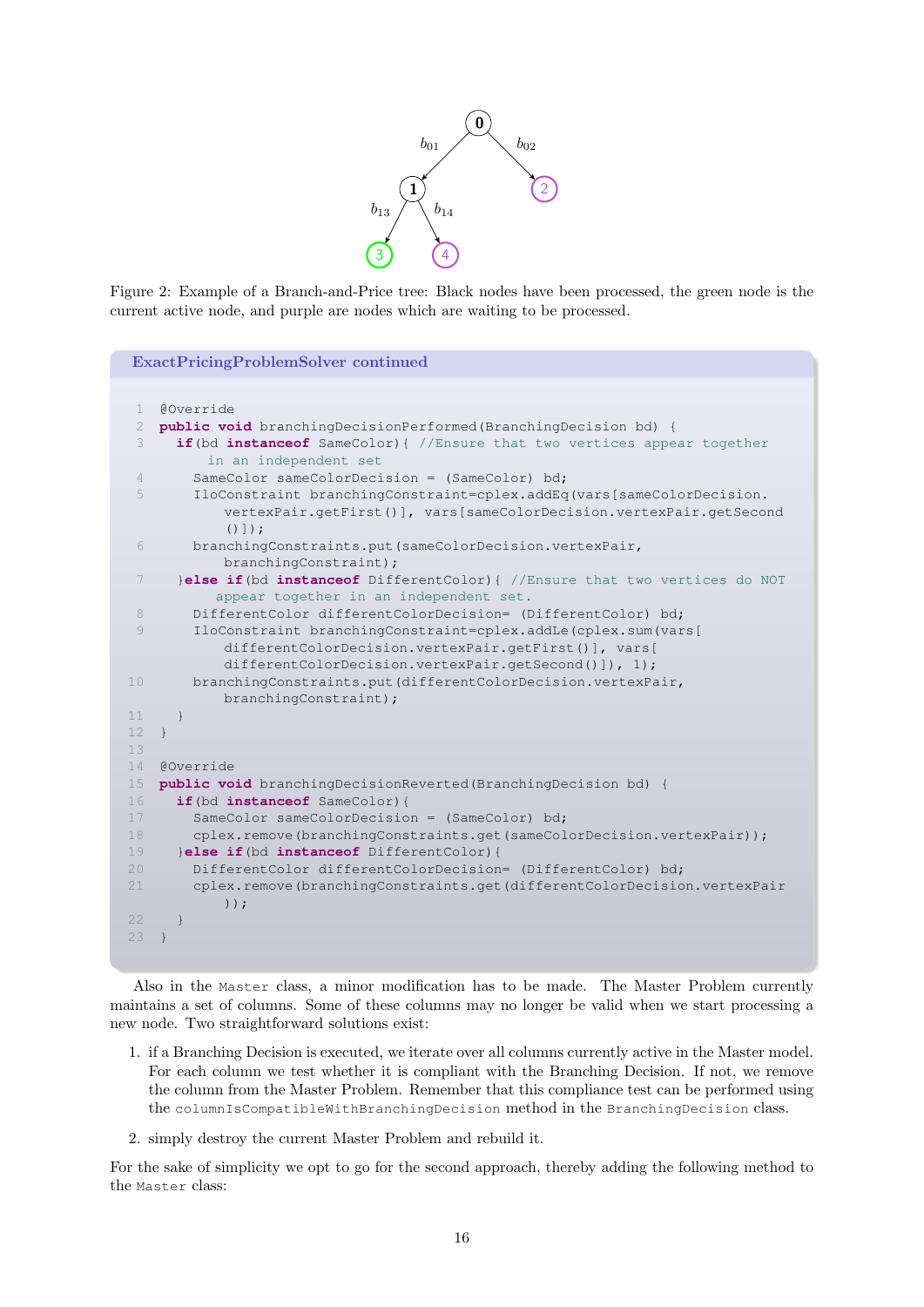| Master continued |                                                                                                        |  |
|------------------|--------------------------------------------------------------------------------------------------------|--|
|                  |                                                                                                        |  |
|                  | @Override                                                                                              |  |
|                  | <b>public void</b> branching Decision Performed (Branching Decision bd) {                              |  |
| 3                | <b>this.</b> close(); $//$ Invoke the destructor                                                       |  |
| $\overline{4}$   | masterData=this.buildModel(); //Create a new model without any                                         |  |
|                  | initialColumns                                                                                         |  |
| 5.               |                                                                                                        |  |
| 6                |                                                                                                        |  |
|                  | @Override                                                                                              |  |
| 8                | <b>public void</b> branching Decision Reverted (Branching Decision bd) $\{ \}$ //No action<br>required |  |

AbstractBranchAndPrice implements the entire Branch-and-Price logic. This class serves the same purpose as the class ColGen. Although most methods in AbstractBranchAndPrice can be overwritten, its default implementation will suffice for most use-cases.

- generateArtificialSolution Details on this method are provided in Section [5.5.](#page-33-0)
- isIntegralSolution this method determines whether a particular solution is an integer solution. In our case, we simply check whether every vertex is covered in exactly one independent set.

The following code block gives the BranchAndPrice implementation.

```
BranchAndPrice
```

```
1 public final class BranchAndPrice extends AbstractBranchAndPrice<
       ColoringGraph, IndependentSet, ChromaticNumberPricingProblem>{
 2 <Constructor Omitted>
 3
 4 @Override
 5 protected List<IndependentSet> generateArtificialSolution() {
 6 List<IndependentSet> artificialSolution=new ArrayList<>();
 7 for(int v=0; v<dataModel.getNrVertices(); v++)
 8 artificialSolution.add(new IndependentSet(pricingProblems.get(0),
            true, "Artificial", new HashSet<>(Collections.singletonList(v)),
            objectiveIncumbentSolution));
9 return artificialSolution;
10 }
11
12 @Override
13 protected boolean isIntegerNode(BAPNode<ColoringGraph, IndependentSet>
        node) {
14 int vertexCount=0;
15 for(IndependentSet column : node.getSolution())
16 vertexCount+= column.vertices.size();
17 return vertexCount==dataModel.getNrVertices();
18 }
19 }
```
Finally, we can bring all the parts together in a solver class:

ChromaticNumberCalculator

```
1 public final class ChromaticNumberCalculator {
2 public ChromaticNumberCalculator(ColoringGraph coloringGraph){
3 //Create Pricing problem
4 ChromaticNumberPricingProblem pricingProblem = new
          ChromaticNumberPricingProblem(coloringGraph, "
          chromaticNumberPricingProblem");
5
```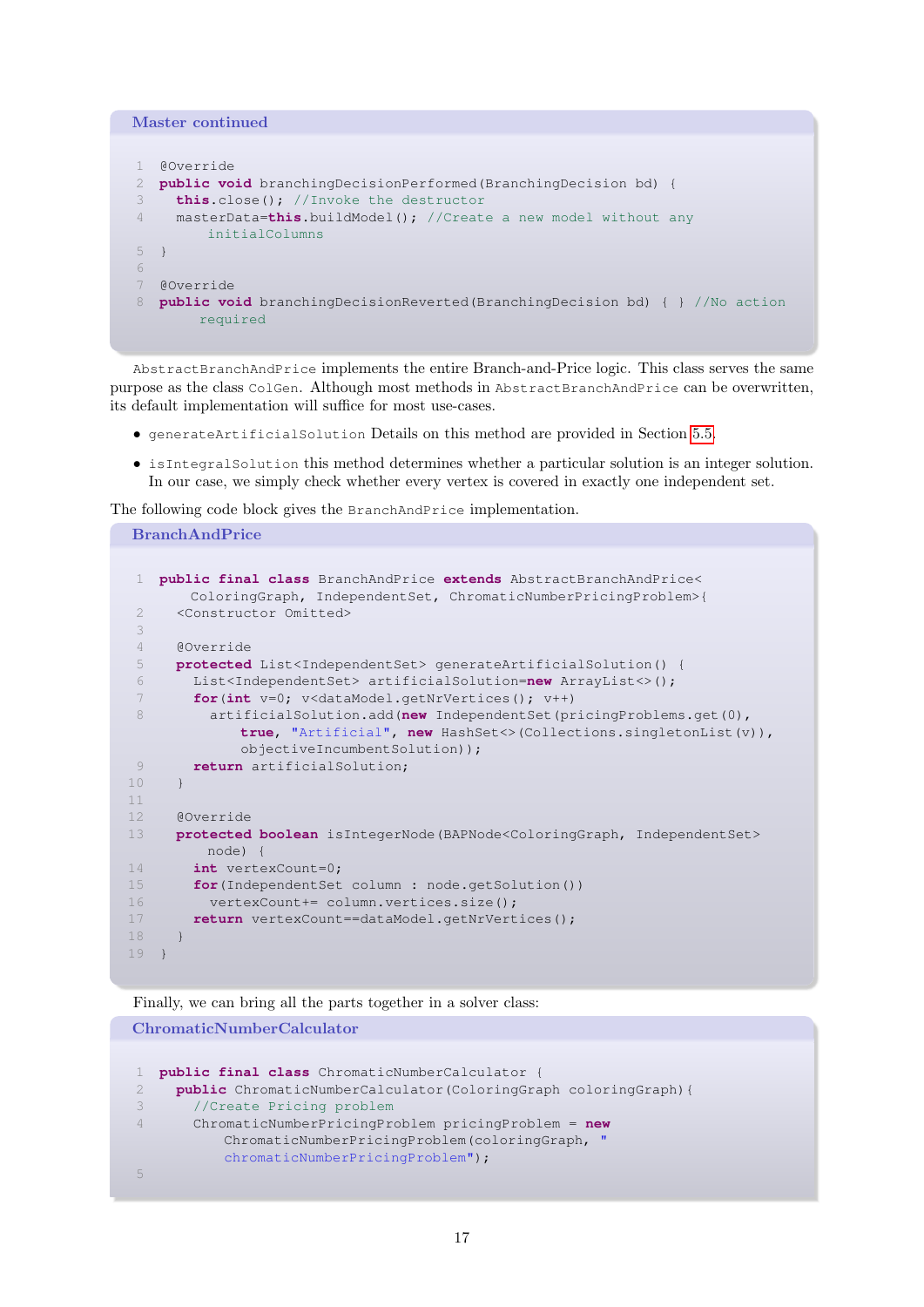```
6 //Create the Master Problem
 7 Master master = new Master(coloringGraph, pricingProblem);
 8
 9 //Define which solvers to use for the pricing problem
10 List<Class<? extends AbstractPricingProblemSolver<ColoringGraph,
           IndependentSet, ChromaticNumberPricingProblem>>> solvers =
          Collections.singletonList(ExactPricingProblemSolver.class);
11
12 //OPTIONAL: Get an initial solution
13 List<IndependentSet> initSolution = this.getInitialSolution(
          pricingProblem);
14 int upperBound=initSolution.size();
15
16 //OPTIONAL: Get a lower bound on the optimum solution, e.g. largest
          clique in the graph
17 double lowerBound=this.calculateLowerBound();
18
19 //Define Branch creators
20 List<? extends AbstractBranchCreator<ColoringGraph, IndependentSet,
          ChromaticNumberPricingProblem>> branchCreators = Collections.
          singletonList(new BranchOnVertexPair(coloringGraph, pricingProblem)
          );
21
22 //Create a Branch-and-Price instance, and provide the initial solution
          as a warm-start
23 BranchAndPrice bap = new BranchAndPrice(coloringGraph, master,
          pricingProblem, solvers, branchCreators, lowerBound, upperBound);
24 bap.warmStart(upperBound, initSolution);
25
26 //OPTIONAL: Attach a debugger
27 new SimpleDebugger(bap, true);
28
29 //OPTIONAL: Attach a logger to the Branch-and-Price procedure.
30 new SimpleBAPLogger(bap, new File("./output/coloring.log"));
31
32 //Solve the Graph Coloring problem through Branch-and-Price
33 bap.runBranchAndPrice(System.currentTimeMillis() + 8000000L);
34
35 //Print solution:
36 <Code Omitted>
37
38 //Clean up:
39 bap.close(); //Close master and Pricing Problems
40 cutHandler.close(); //Close the cut handler. The close() call is
          propagated to all registered AbstractCutGenerator classes
41 }
42 }
```
# <span id="page-17-0"></span>4 Example 3 - Solving the Traveling Salesman Problem through Branch-and-Price

In this example, we will solve the well-known Traveling Salesman Problem (TSP) through Branch-and-Price. In the TSP problem, we are looking for a least cost Hamiltonian cycle in a graph. In this particular example we will assume that the number of vertices in the graph is even, and that the graph is undirected. A matching in a graph is defined as a set of edges such that no two edges in the set have an endpoint in common. A matching in a graph is said to be perfect if every vertex in the graph is incident to exactly one edge in the matching. By definition, a perfect matching only exists in graphs with an even number of vertices. The weight of a matching is defined as the sum of the weights of the edges in the matching, where the weight of an edge is specified in the underlying graph. We can now interpret the TSP problem as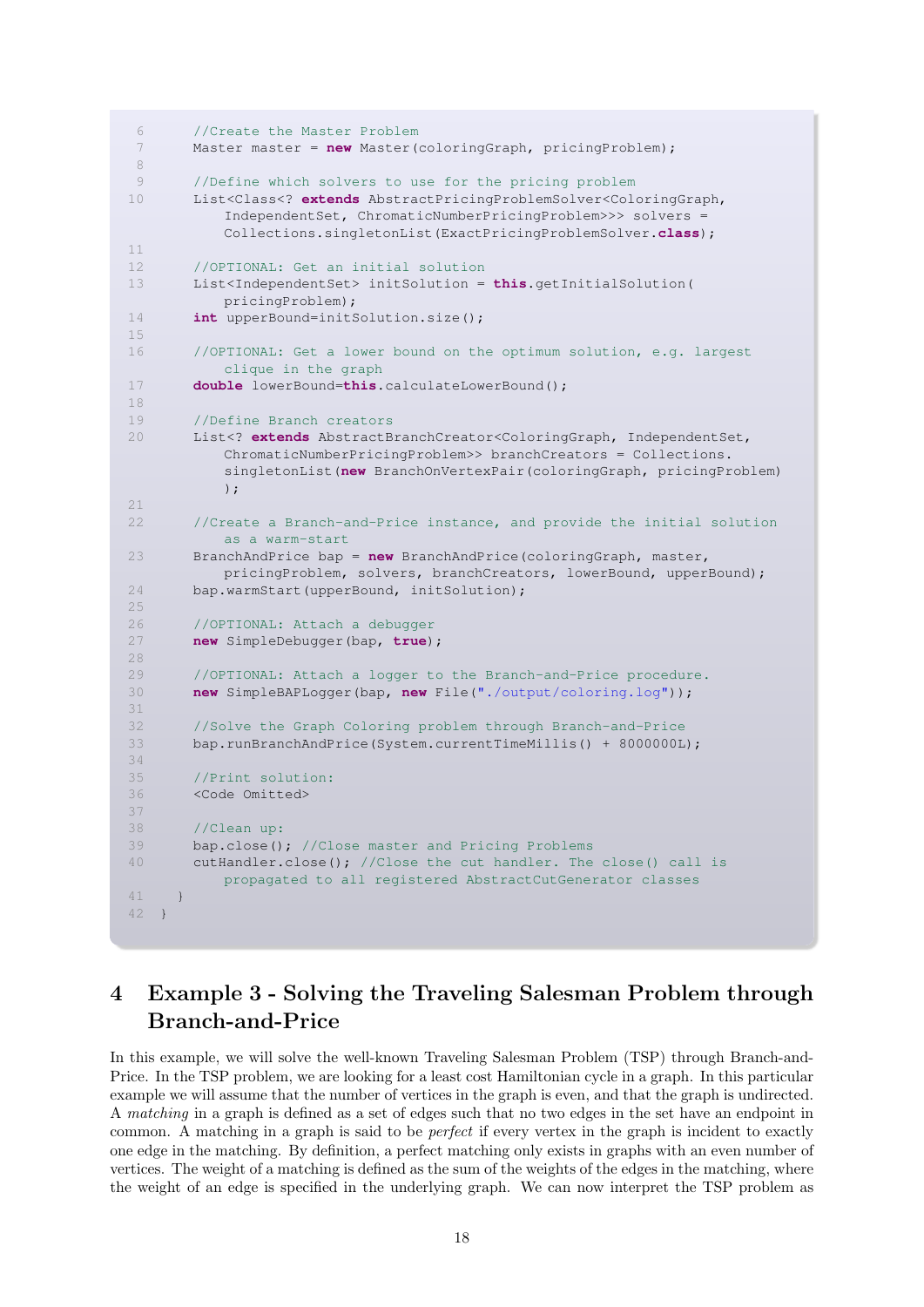

<span id="page-18-0"></span>Figure 3: Example of a TSP solution. The blue and red perfect matchings together form a Hamiltonian cycle. The blue perfect matching has a weight of  $1 + 3 = 4$ , whereas the red perfect matching has a weight of  $2 + 4 = 6$ . The objective of the solution equals  $4 + 6 = 10$ 

the problem of finding exactly 2 perfect matching (say a red matching and a blue matching) of minimum total weight which together form a Hamiltonian cycle. Figure [3](#page-18-0) gives an example. The red edges and the blue edges each form a perfect matching, and together they create a Hamiltonian cycle. The cost of the cycle is equal to the sum of the costs of these two matchings.

In the following subsections we will show how this problem can be solved through our Branch-and-Price framework. Techniques used in this example:

- Column generation
- Branch-and-Price
- Cuts
- Multiple Pricing Problems

A full implementation can be found in the demo package. It is recommended that you first read Section [3](#page-7-1) which presents an easier Branch-and-Price example.

#### 4.1 Problem description

| Parameter          | Description                                                    |
|--------------------|----------------------------------------------------------------|
| $M^r$              | Set of red matchings.                                          |
| $M^b$              | Set of blue matchings.                                         |
| $M = M^r \cup M^b$ | Set of matchings, both red and blue.                           |
| V                  | Set of vertices in the graph.                                  |
| E                  | Set of undirected edges in the graph.                          |
| $c_m$              | Cost of matching $m \in M$ , i.e. the sum of its edge weights. |
| $c_{e}$            | Cost of edge $e \in E$ .                                       |
|                    | Set of edges with exactly one endpoint in $S, S \subseteq V$ . |

Table 3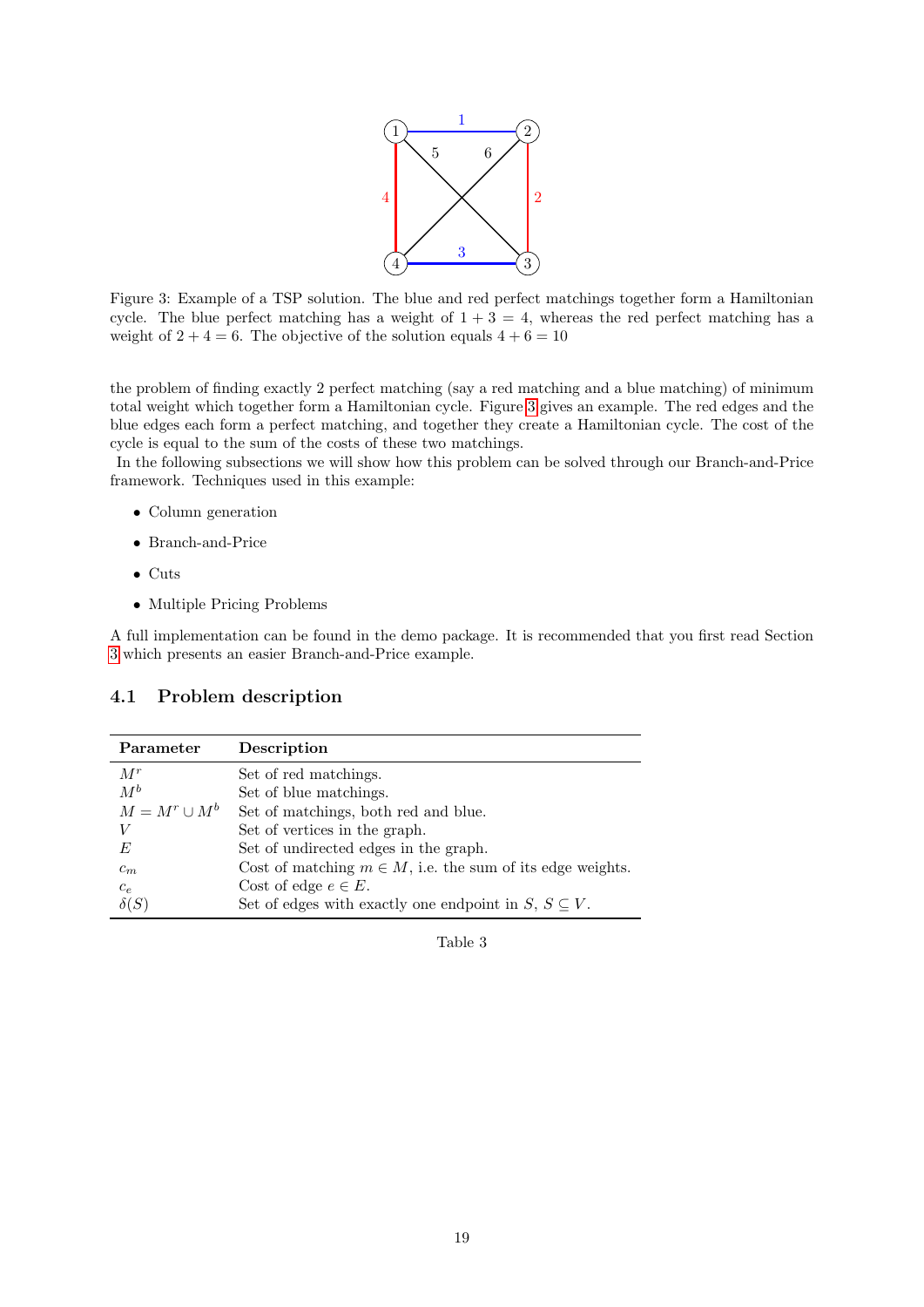The Master Problem (MP) for TSP is defined as:

$$
MP: min \sum_{m \in M} c_m z_m \tag{16}
$$

$$
\text{s.t.} \sum_{m \in M^r} z_m = 1 \tag{17}
$$

<span id="page-19-1"></span><span id="page-19-0"></span>
$$
\sum_{m \in M^b} z_m = 1 \tag{18}
$$

<span id="page-19-3"></span><span id="page-19-2"></span>
$$
\sum_{\substack{m \in M:\\e \in m}} z_m \le 1 \qquad \qquad \forall e \in E \tag{19}
$$

$$
\sum_{e \in \delta(S)} \sum_{\substack{m \in M:\\e \in m}} z_m \ge 2 \qquad \qquad \forall S \subset V, S \neq \emptyset \tag{20}
$$

<span id="page-19-4"></span>
$$
z_m \in \{0, 1\} \qquad \qquad \forall m \in M \tag{21}
$$

Binary variables  $z_m$ ,  $m \in M$  indicate whether a matching is selected or not. Constraint [\(17\)](#page-19-0) states that exactly one red matching must be selected. Similarly, [\(18\)](#page-19-1) states that exactly 1 blue matching must be selected. Constraints [\(19\)](#page-19-2) ensure that each edge can show up in at most one matching. Finally, subtour elimination constraints (Constraints [\(20\)](#page-19-3)) ensure that the selected matchings together form a Hamiltonian cycle. For the sake of this example, it is not necessary to fully understand Constraints [\(20\)](#page-19-3). Since there may exist a very large number of matchings for each color, we will solve the above model through Branch-and-Price. Furthermore, observe that there are potentially a large number of subtour elimination constraints (Constraints [\(20\)](#page-19-3)): a single constraint for each possible subset of vertices. Instead of generating all these constraints at once, we will generate them on the fly using a separation routine. For details, look up separation of Danzig Fulkerson Johnson subtour elimination constraints for TSP.

When we relax the integrality requirement of Constraints [\(21\)](#page-19-4), i.e. we replace Constraints (21) by  $z_m \geq 0$ for all  $m \in M$  we obtain the Relaxed Master Problem:

$$
RMP : min \sum_{m \in M} c_m z_m \tag{22}
$$

$$
\text{s.t.} \sum_{m \in M^r} z_m = 1 \tag{23}
$$

<span id="page-19-5"></span>
$$
\sum_{m \in M^b} z_m = 1 \tag{24}
$$

$$
\sum_{\substack{m \in M:\\e \in m}} z_m \le 1 \qquad \qquad \forall e \in E \tag{25}
$$

<span id="page-19-7"></span>
$$
\sum_{e \in \delta(S)} \sum_{\substack{m \in M: \\ e \in m}} z_m \ge 2 \qquad \qquad \forall S \subset V, S \neq \emptyset \tag{26}
$$

<span id="page-19-6"></span>
$$
z_m \ge 0 \qquad \qquad \forall m \in M \tag{27}
$$

Associate dual variables  $\alpha$ ,  $\beta$ ,  $\gamma_e$ ,  $\zeta_s$  with Constraints [\(22\)](#page-19-5)-[\(27\)](#page-19-6). The dual of the Relaxed Master Problem, which we will denote as DMP, can then be stated as: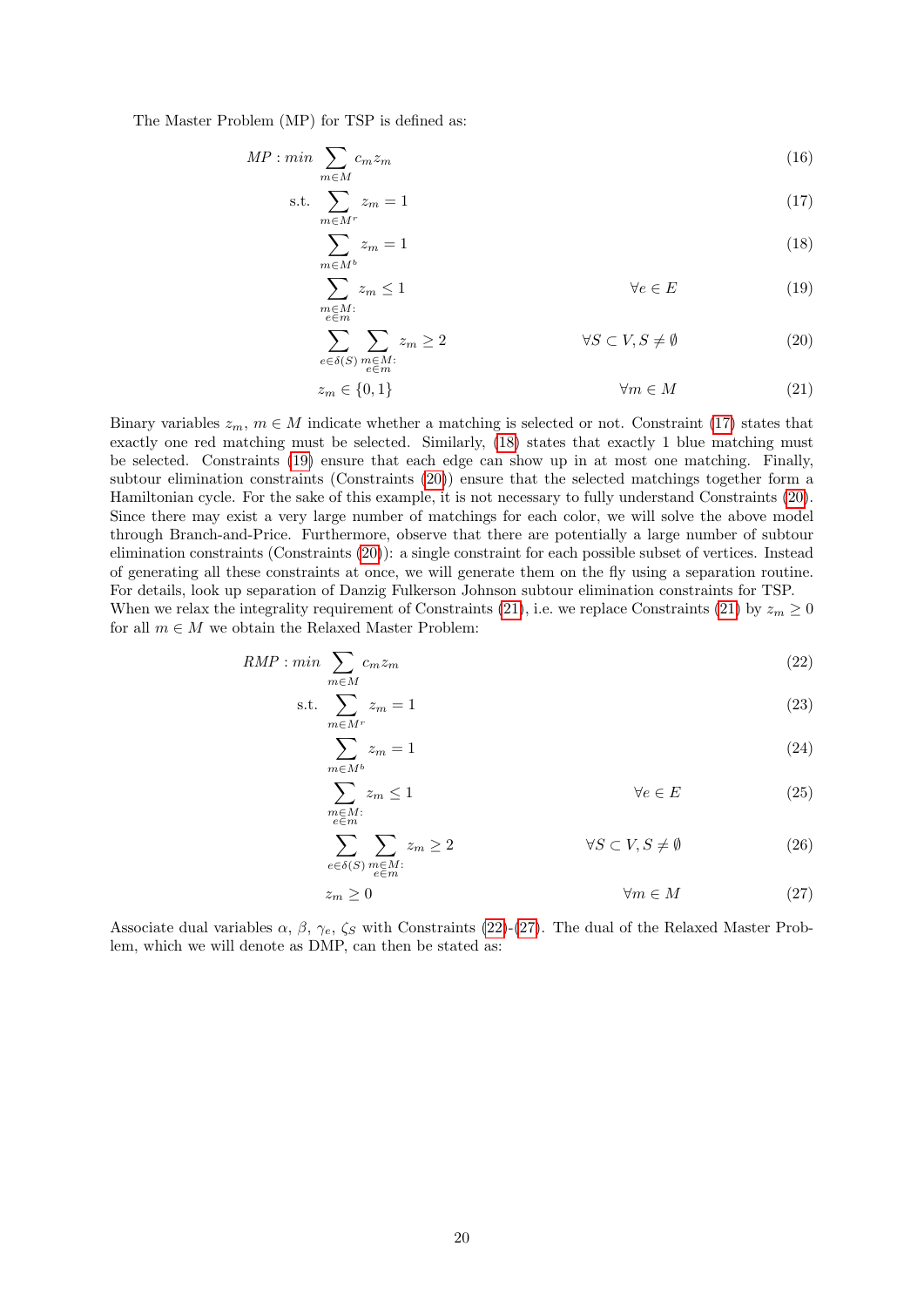$$
DMP : max \alpha + \beta + \sum_{e \in E} \gamma_e + 2 \sum_{\substack{S \subset V : \\ S \neq \emptyset}} \zeta_S \tag{28}
$$

s.t. 
$$
\sum_{e \in E} \left( \gamma_e - c_e + \sum_{\substack{S \subset V : \\ S \neq \emptyset; \\ e \in \delta(S)}} \zeta_S \right) \leq -\alpha \qquad \forall m \in M^r
$$
 (29)

$$
\sum_{e \in E} \left( \gamma_e - c_e + \sum_{\substack{S \subset V : \\ S \neq \emptyset; \\ e \in \delta(S)}} \zeta_S \right) \leq -\beta \qquad \forall m \in M^b \tag{30}
$$

$$
\alpha, \beta \in \mathbb{R} \tag{31}
$$

$$
\gamma_e \le 0 \qquad \qquad \forall e \in E \tag{32}
$$

$$
\zeta_S \ge 0 \qquad \qquad \forall S \subset V, S \ne \emptyset \tag{33}
$$

We now obtain two Pricing Problems, one for the red matchings and one for the blue matchings:

- 1. Does there exist a perfect matching  $m \in M^r$  such that  $\sum_{e \in E} \left( \gamma_e c_e + \sum_{\substack{S \subset V: \\ e \in \delta(S)}}_{e \in \delta(S)} \right)$  $\zeta_S$ ) >  $-\alpha$
- 2. Does there exist a perfect matching  $m \in M^b$  such that  $\sum_{e \in E} \left( \gamma_e c_e + \sum_{\substack{S \subset V: \\ e \in \delta(S)}}_{\substack{e \in \delta(S)}} \right)$  $\zeta_S$ ) >  $-\beta$

For each edge  $e \in E$ , we can define the modified edge costs  $\overline{c}_e$  as:

<span id="page-20-0"></span>
$$
\overline{c}_e = \gamma_e - c_e + \sum_{\substack{S \subset V : \\ S \neq \emptyset; \\ e \in \delta(S)}} \zeta_S \tag{34}
$$

The Pricing Problems can be modeled through the following MIP formulation which calculates a maximum weight perfect matching:

$$
PRICING: max \sum_{e \in E} \overline{c}_e \tag{35}
$$

s.t. 
$$
\sum_{e \in \delta(\{i\})} x_e = 1 \qquad \forall i \in V \qquad (36)
$$

$$
x_e \in \{0, 1\} \qquad \qquad \forall e \in E \tag{37}
$$

A new matching for the red Pricing Problem is generated if the above algorithm yields a solution with an objective value larger than  $-\alpha$ . Similarly, a new matching for the blue Pricing Problem is generated if the above algorithm yields a solution with an objective value larger than  $-\beta$ .

After solving the Relaxed Master Problem (Constraints  $(22)-(27)$  $(22)-(27)$  $(22)-(27)$ ) to optimality, we may end up with a fractional solution, i.e. some of the  $z_m$  variables may have a fractional value. Consequently, branching is required. If the solution is fractional, then there must exist an edge  $e \in E$  such that  $0 \lt \sum$  $\sum_{m\in M^r} z_m < 1$ 

or  $0 < \sum_{m} z_m < 1$ . Indeed, the integrality of the  $z_m$  variables implies that an edge  $e \in E$  $m \in M^b: e \in m$  $z_m < 1$ . Indeed, the integrality of the  $z_m$  variables implies that an edge  $e \in E$  is either

part of a red matching, part of a blue matching, or not used at all. Consequently, when there exists an edge  $e \in E$  such that  $0 < \sum$  $m \overline{\epsilon M}^r$ :  $z_m < 1$ , we can create two new problems: one where edge e must

be part of any red matching, and one where edge  $e$  is not used by any red matchings. Similarly, when  $0 < \sum$  $m \in M^b: e \in m$  $z_m < 1$  holds for an edge  $e \in E$ , we can again create two new subproblems: one where edge  $e$ 

must be part of any blue matching, and one where edge  $e$  is not used by any blue matchings.

#### 4.2 Implementation

This section is split into three parts: in the first part we solve the Relaxed Master Problem through Column Generation. In the second part we show how constraints can be added to the master problem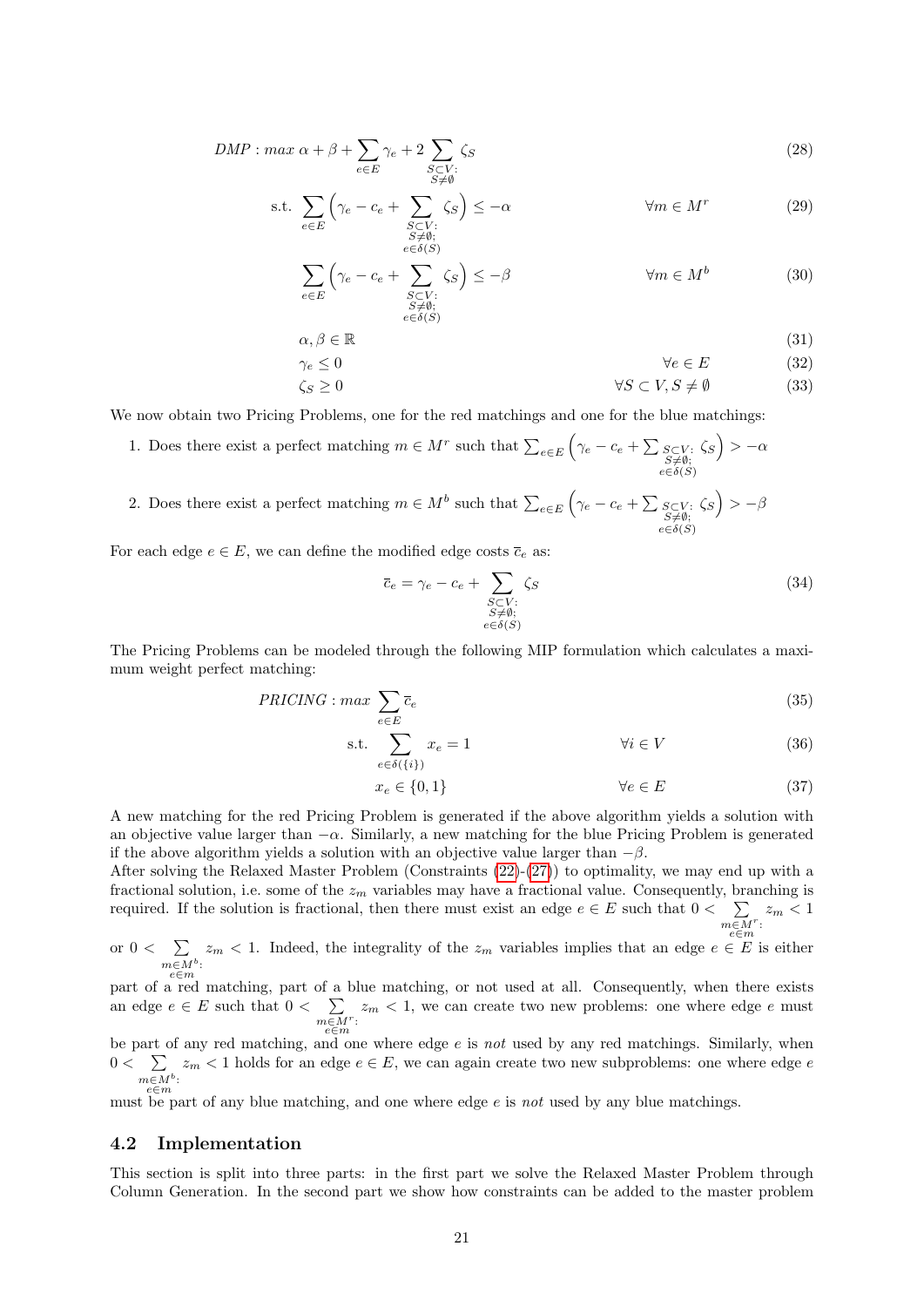during the solve process (cut generation). In the third part we solve the original Master Problem through Branch-and-Price.

#### 4.2.1 Part 1: Column Generation

Similarly to the Cutting Stock example (Section [2\)](#page-1-2), extensions to the following classes need to be provided to implement the Column Generation model:

- 1. AbstractColumn This class defines a column in the Column Generation process.
- 2. AbstractMaster This problem defines the Master Problem.
- 3. MasterData This class stores data from the Master Problem.
- 4. AbstractPricingProblem This class defines a Pricing Problem and provides storages for shared data between the Master Problem and the Pricing Problem solvers.
- 5. AbstractPricingProblemSolver A solver class for the Pricing Problem.

In addition, we assume that there is a class TSP which implements the graph as our data model. Finally, instead of generating all the subtour elimination constraints (Constraints [\(26\)](#page-19-7)) a-priori, we will separate them when they are violated. To this extend, we also need to extend the following two classes:

- 1. AbstractInequality This class defines an inequality, in our case we will use this class to represent subtour elimination constraints.
- 2. AbstractCutGenerator This class separates violated inequalities and adds them to the Master Problem.

Lets start by defining the Pricing Problems. We have two Pricing Problems, one for the red and one for the blue matchings:

PricingProblemByColor

```
1 public final class PricingProblemByColor extends AbstractPricingProblem<TSP
      > {
2 /** Color of the Pricing Problem. Can be either Red or Blue **/
3 public final MatchingColor color;
4
5 public PricingProblemByColor(TSP modelData, String name, MatchingColor
       color) {
6 super(modelData, name);
7 this.color=color;
8 }
9 }
```
Next we define a column: a perfect matching.

#### Matching

```
1 public final class Matching {
2 /** Edges in the matching **/3 public final Set<Edge> edges;
4 /** Weighted cost of the matching **/
5 public final int cost;
6
7 public Matching(String creator, boolean isArtificial,
        PricingProblemByColor associatedPricingProblem,
8 Set<Edge> edges,
9 int cost) {
10 super(creator, isArtificial, associatedPricingProblem);
11 this.edges=edges;
12 this.cost=cost;
13 }
14
15 @Override
16 public boolean equals(Object o) {<Code Omitted>}
17 @Override
18 public int hashCode() {<Code Omitted>}
```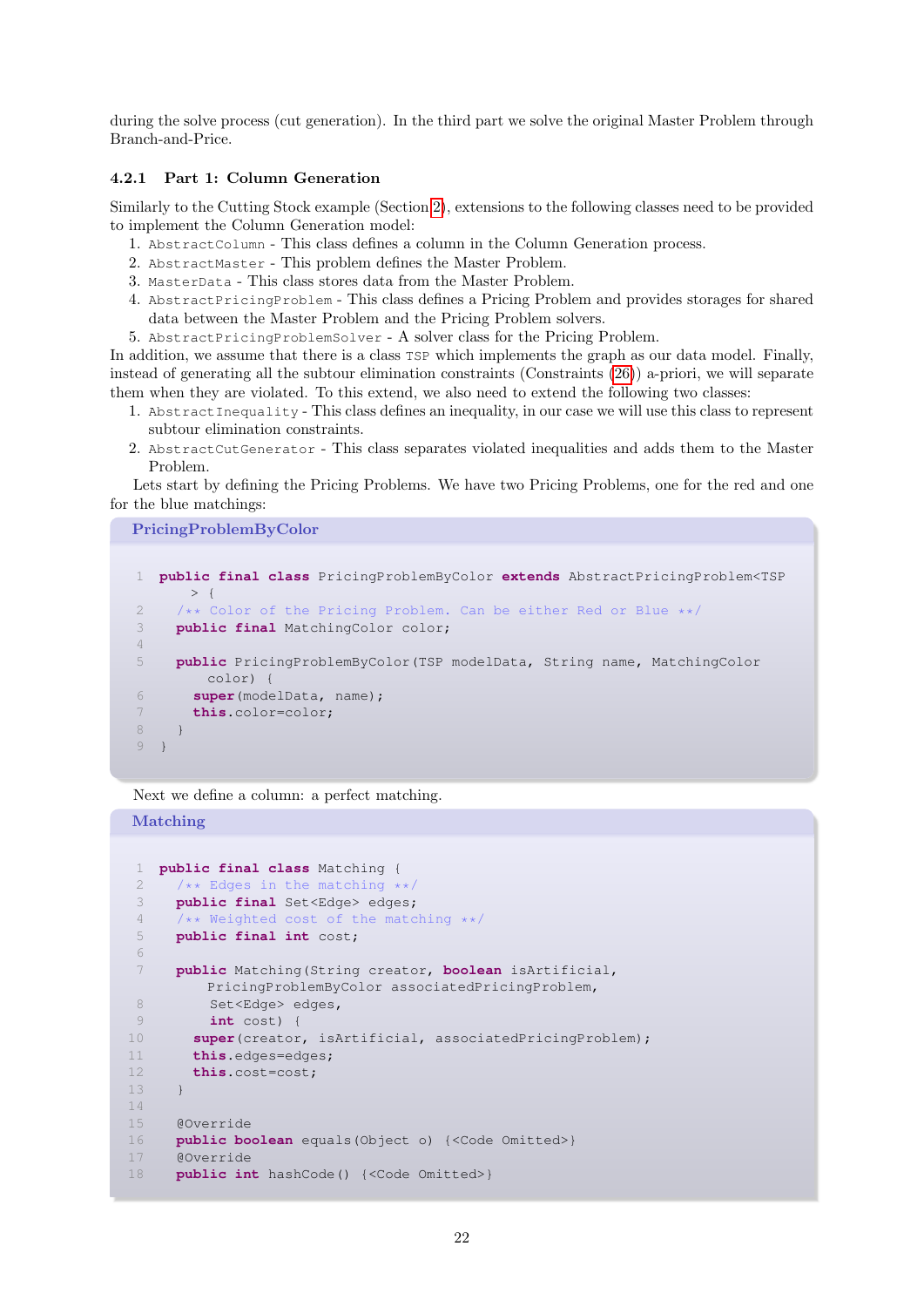```
19 @Override
20 public String toString() {<Code Omitted}
21 }
```
Note that it is not necessary to specify the color of the Matching since each Matching is associated with a specific PricingProblem. The color of a Matching m can be queried through m. associatedPricingProblem.color.

We can now define a solver for our Pricing Problems:

```
ExactPricingProblemSolver
```

```
1 public final class ExactPricingProblemSolver extends
       AbstractPricingProblemSolver<TSP, Matching, PricingProblemByColor> {
 2 public ExactPricingProblemSolver(TSP dataModel, PricingProblemByColor
        pricingProblem) {
 3 super(dataModel, pricingProblem);
 4 this.name="ExactMatchingCalculator";
 5 matchingSolver=new MatchingSolver();
 6 }
 7
 8 @Override
 9 protected List<Matching> generateNewColumns()throws
        TimeLimitExceededException {
10 List<Matching> newPatterns=new ArrayList<>();
11 matchingSolver.solve();
12 if(matchingSolver.getObjective() >= -pricingProblem.dualCost+config.
          PRECISION){ //Generate new column
13 List<Edge> edges=matchingSolver.getEdgesInMatching();
14 int cost=matchingSolver.getCostOfMatching();
15 Matching column=new Matching("exactPricing", false, pricingProblem,
            matching, cost);
16 newPatterns.add(column);
17 }
18 return newPatterns;
19 }
2.021 @Override
22 protected void setObjective() {
23 matchingSolver.setObjective(pricingProblem.dualCosts);
2425 @Override
26 public void close() {<Code Omitted>}
27
```
<span id="page-22-0"></span>Each instance of the ExactPricingProblemSolver is associated with a PricingProblemByColor instance (see the constructor of ExactPricingProblemSolver). For the red Pricing Problem, the variable pricingProblem.dualCost contains the value of the dual variable  $\alpha$ , whereas the same field contains the value of the dual variable  $\beta$  for the blue Pricing Problem. Finally, the vector pricingProblem .dualCosts contains the modified edge costs (Equation [\(34\)](#page-20-0)).

The Master Problem implementation is similar to the Master Problem in the Cutting Stock example (Section [2.2\)](#page-1-3). We therefore omit most of the implementation and focus on what's different.

Master

```
1 public final class Master extends AbstractMaster<TSP, Matching,
      PricingProblemByColor, TSPMasterData> {
\overline{2}3 public Master(TSP modelData, List<PricingProblemByColor> pricingProblems,
         CutHandler<TSP, TSPMasterData> cutHandler) {
```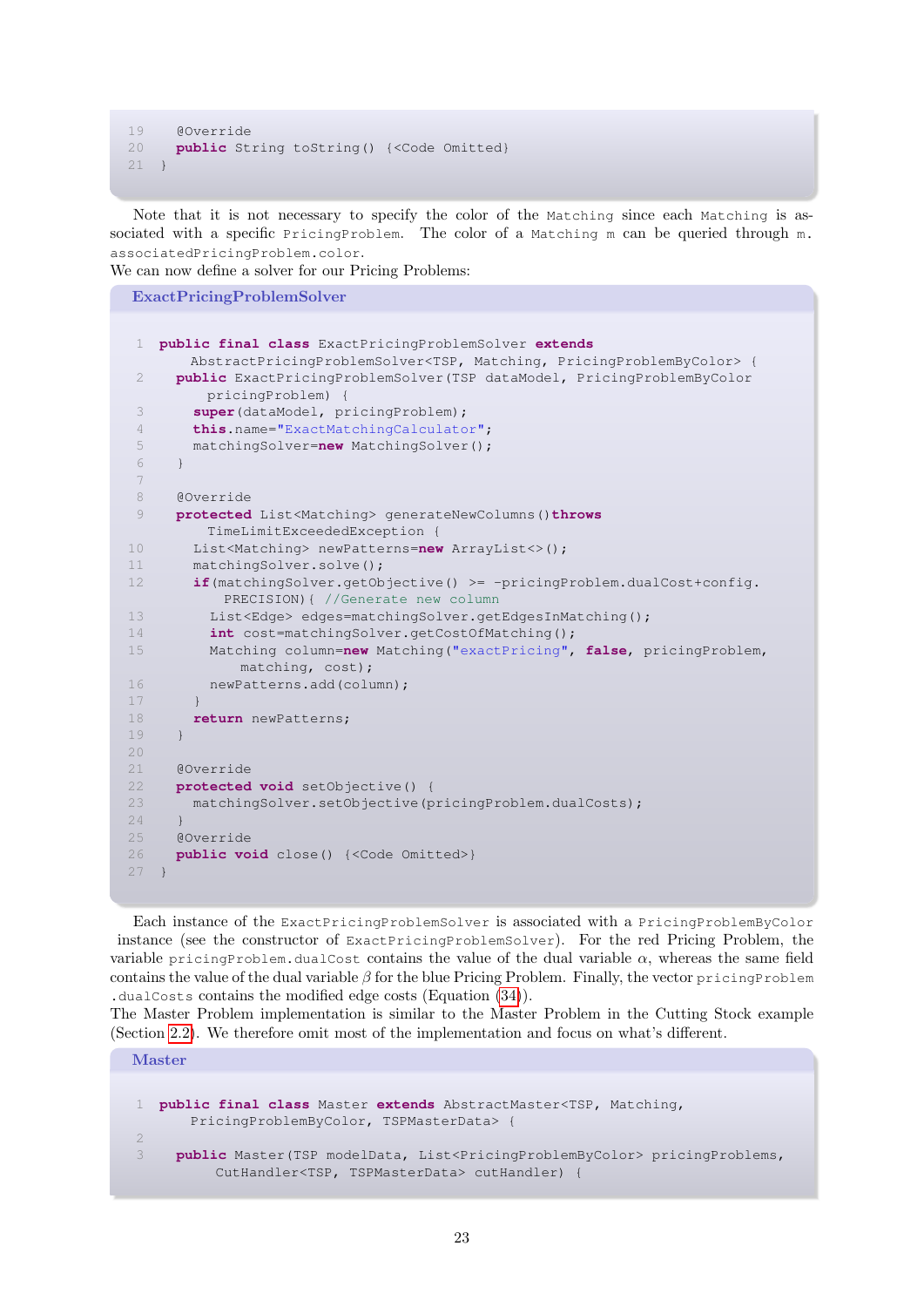```
4 super(modelData, pricingProblems, cutHandler, OptimizationSense.
          MINIMIZE);
5 }
6
7 @Override
8 protected TSPMasterData buildModel() {<Code Omitted>}
9 @Override
10 protected boolean solveMasterProblem(long timeLimit) throws
         TimeLimitExceededException {<Code Omitted>}
11 @Override
12 public void addColumn(Matching column) {<Code Omitted>}
13 @Override
14 public void initializePricingProblem(PricingProblemByColor pp) {
15 //Store modified edge costs and values of dual variables alpha, beta in
           PricingProblemByColor object
16 double[] modifiedEdgeCosts=...;
17 double alpha=...; double beta=... ;
18 double dualCost = (pp.color==MatchingColor.RED ? alpha : beta);
19 pp.initPricingProblem(modifiedCosts, dualCost);
20 }
21
22 @Override
     23 public List<Matching> getSolution() {<Code Omitted>}
24 @Override
25 public void close() {<Code Omitted>}
26 }
```
We have now implemented the Master Problem, Pricing Problem and a solver for this Pricing Problem. In the next Subsection we will discuss how to add a CutHandler to deal with the subtour inequalities (Equation [26\)](#page-19-7).

#### <span id="page-23-0"></span>4.2.2 Part 2: Separating valid inequalities

Very often, cuts can be generated to strengthen the Master Problem. Similarly, it could be the case that you do not want to add all inequalities at once to the model because there may be a very large amount of them. Instead, you only want to add them whenever they are violated. The latter is the case for our TSP model: there exist  $2<sup>n</sup>$  different subtour elimination constraints (Equation [26\)](#page-19-7)), where n is the number of vertices in the graph. We certainly do not want to add all of these constraints to the initial Master Problem. Instead, we want to generate them in a lazy manner, thereby only generating them whenever such a constraint is violated. To facilitate this kind of functionality, a CutHandler is added to the Master Problem. The CutHandler maintains a set of Cut Generators. Each Cut Generator checks whether there are violated inequalities of a specific type. In case a Cut Generator finds any violated inequalities, it will add them to the Master Problem. Through the CutHandler, each Cut Generator has access to the AbstractMasterData object. This is a shared object which is created (buildModel method) and maintained by the Master class.

To implement our subtour elimination constraint, we need to extend the following two classes:

- 1. AbstractInequality This class defines an inequality, in our case we will use this class to represent subtour elimination constraints.
- 2. AbstractCutGenerator This class separates violated inequalities and adds them to the Master Problem.

Recall the subtour inequality (Equation [26\)](#page-19-7)):

$$
\sum_{e \in \delta(S)} \sum_{\substack{m \in M:\\e \in m}} z_m \ge 2 \qquad \qquad \forall S \subset V, S \neq \emptyset \tag{38}
$$

Each of these inequalities is defined for a subset of vertices  $S \subset V$ . We can model these inequalities as follows: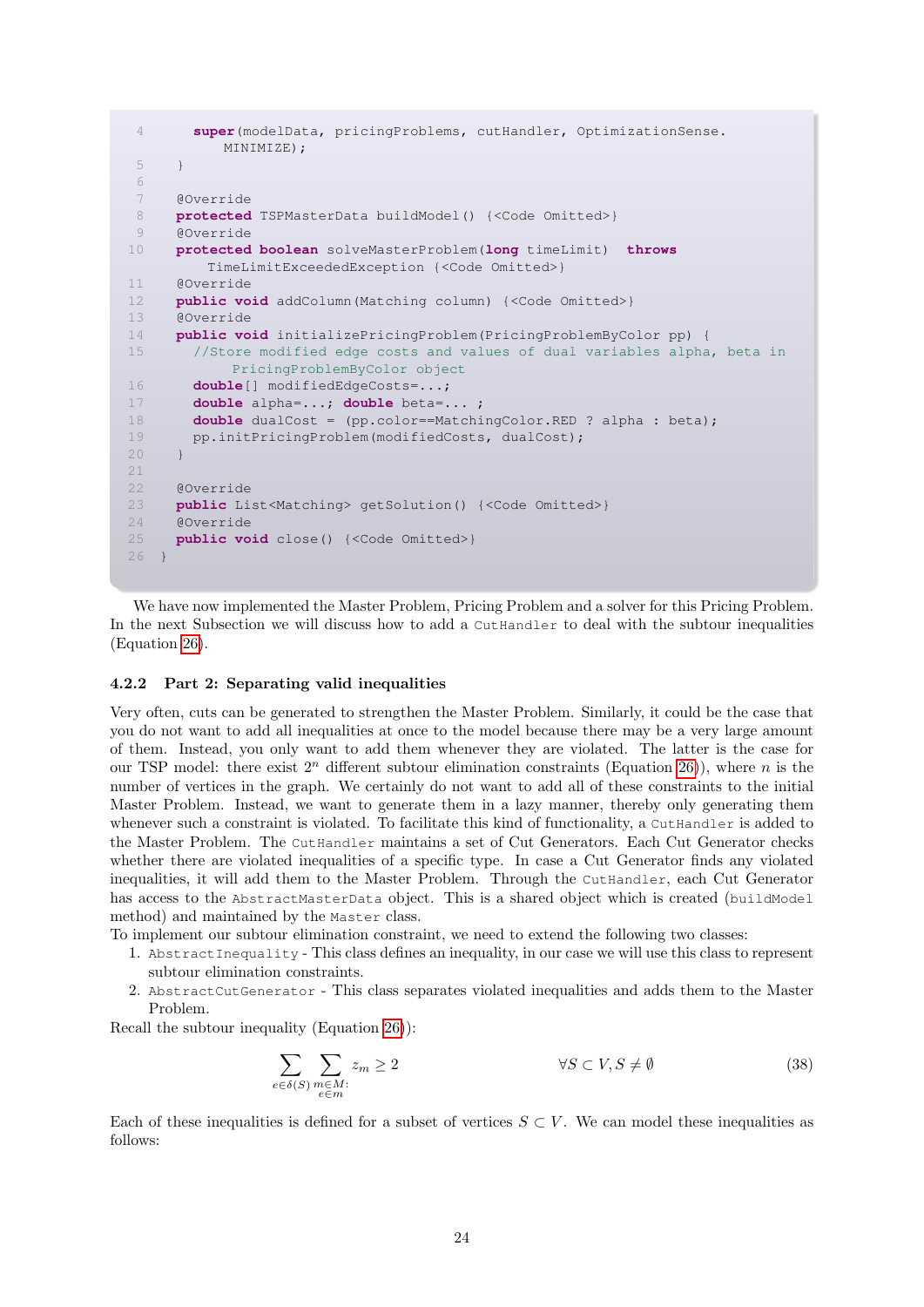SubtourInequality

```
1 public final class SubtourInequality extends AbstractInequality {
2 /** Vertices in the cut set **/
3 public final Set<Vertex> subSet;
4
5 public SubtourInequality(AbstractCutGenerator maintainingGenerator, Set<
        Vertex> subSet) {
6 super(maintainingGenerator);
7 this.subSet=subSet;
8 }
9 @Override
10 public boolean equals(Object o) {<Code Omitted}
11 @Override
12 public int hashCode() {<Code Omitted>}
13 }
```
Each inequality belongs to a Cut Generator. Furthermore, each inequality implements the equals and hashCode methods. This is to ensure that no duplicate inequalities are generated as this should never happen in practice, unless there is some bug in the implementation. Finally, each inequality has some unique fields, in our example the inequality maintains a subset of vertices  $S, S \subset V, S \neq \emptyset$ . The subtour inequalities are generated by the class SubtourInequalityGenerator which extends the AbstractCutGenerator class:

SubtourInequalityGenerator

```
1 public final class SubtourInequalityGenerator extends AbstractCutGenerator<
       TSP, TSPMasterData> {
 2 public SubtourInequalityGenerator(TSP dataModel) {
 3 super(dataModel, "subtourIneqGenerator");
 4 separator=new SubtourSeparator<>(dataModel);
 5 }
 6 @Override
 7 public List<AbstractInequality> generateInqualities() {
 8 //Check for violated subtours. When found, generate an inequality
 9 separator.separateSubtour(masterData.edgeValueMap);
10 if(separator.hasViolatedInequality()){
11 SubtourInequality inequality=new SubtourInequality(this, separator.
            getVertexSubSet());
12 this.addCut(inequality);
13 return Collections.singletonList(inequality);
14 }
15 return Collections.emptyList();
16 \t}17 @Override
18 private void addCut(SubtourInequality subtourInequality){
19 if(masterData.subtourInequalities.containsKey(subtourInequality))
20 throw new RuntimeException("Duplicate inquality");
21 //Create and add a new constraint to the Master Problem.
22 <Code Omitted>
23 masterData.subtourInequalities.put(subtourInequality,
          subtourConstraintForMaster);
24 }
25 @Override
26 public void addCut(AbstractInequality cut) {
27 if(!(cut instanceof SubtourInequality))
28 throw new IllegalArgumentException("This AbstractCutGenerator can
            ONLY add SubtourInequalities");
29 this.addCut((SubtourInequality) subtourInequality);
30 }
```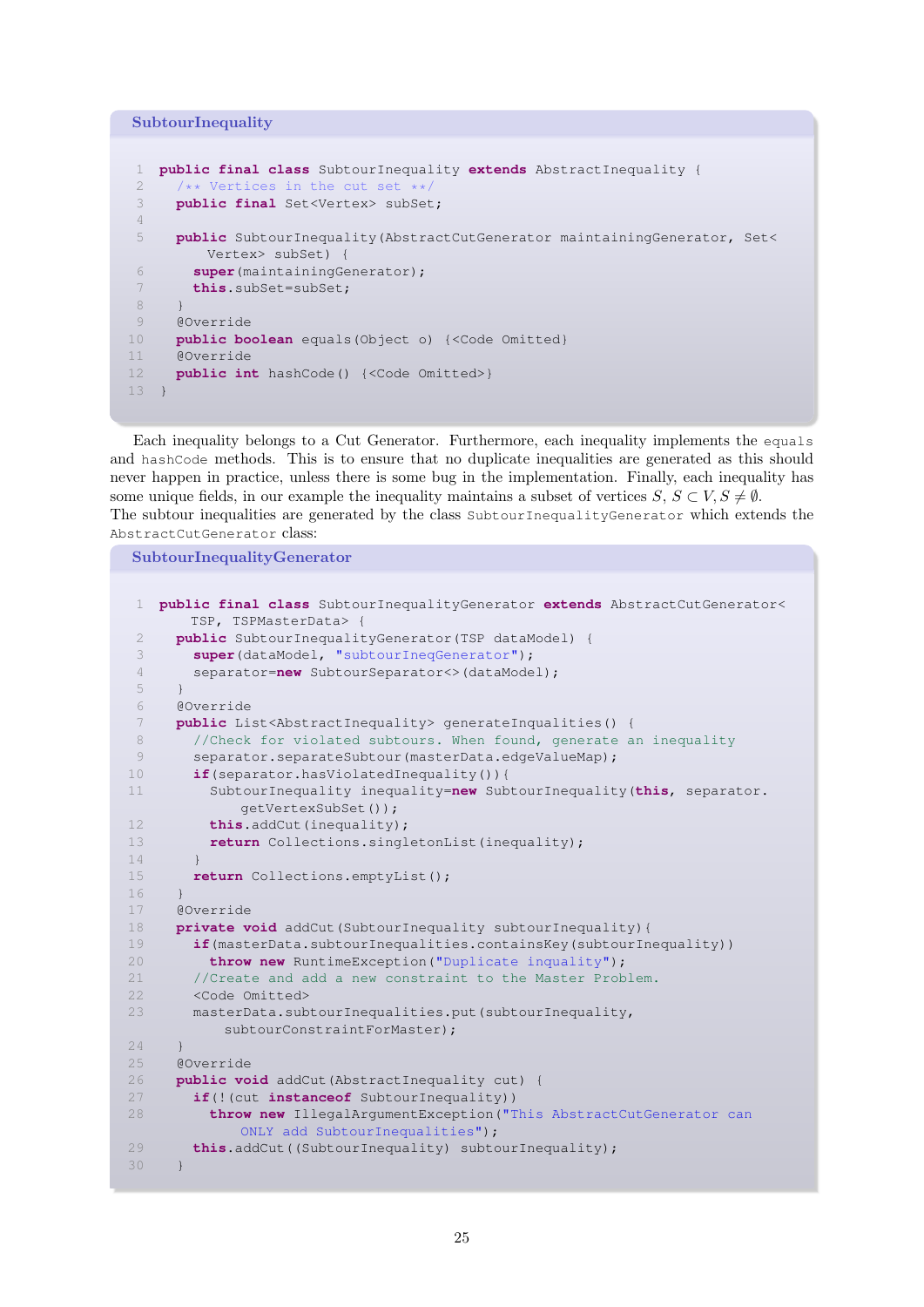```
31 @Override
32 public List<AbstractInequality> getCuts() {
33 return new ArrayList<>(masterData.subtourInequalities.keySet());
34 }
35 @Override
36 public void close() {} //Nothing to do here
37 }
```
The two main methods in this class are:

- 1. generateInqualities This method computes violated inequalities by using data originating from the Master Problem. In practice this method often relies on some separation routines. When violated inequalities are found, they are added to the Master Problem through the addCut method
- 2. addCut This method adds a violated inequality to the Master Problem. Note that this method does not (and should not) have direct access to the Master object; instead it can only access the shared resources in the MasterData object. If the Master Problem is implemented in Gurobi or Cplex, it would make sense to store a handle to the corresponding modeling objects in the MasterData object such that the Cut Generator can directly add a constraint to the Cplex/Gurobi model.

The CutHandler is already implemented. At any time in the Column Generation or Branch-and-Price procedure, Cut Generators may be registered with or removed from the CutHandler at any time before, during or after the solve procedure. Finally we can bring the aforementioned classes from Part 1 and Part 2 together in a single column generation procedure:

TSPCGSolver

```
1 public final class TSPCGSolver {
 2 public TSPCGSolver(TSP tsp){
 3 //Create a cutHandler, then create a SubtourInequalityGenerator and add
           it to the handler
 4 CutHandler<TSP, TSPMasterData> cutHandler=new CutHandler<>();
 5 SubtourInequalityGenerator cutGen=new SubtourInequalityGenerator(tsp);
 6 cutHandler.addCutGenerator(cutGen);
 7
 8 //Create the two Pricing Problems
 9 List<PricingProblemByColor> pricingProblems=new ArrayList<>();
10 pricingProblems.add(new PricingProblemByColor(tsp, "redPricing",
          MatchingColor.RED));
11 pricingProblems.add(new PricingProblemByColor(tsp, "bluePricing",
          MatchingColor.BLUE));
12
13 //Create the Master Problem
14 Master master=new Master(tsp, pricingProblems, cutHandler);
15
16 //Define which solvers to use
17 List<Class<? extends AbstractPricingProblemSolver<TSP, Matching,
          PricingProblemByColor>>> solvers= Collections.singletonList(
           ExactPricingProblemSolver.class);
18
19 //Create an initial solution and use it as an upper bound
20 List<Matching> initSolution=... //Create a set of initial
          initialColumns.
2122 //Lower bound on solution (stronger is better), e.g. sum of cheapest
          edge out of every node.
23 double lowerBound=0;
24
25 //Create a column generation instance
26 ColGen<TSP, Matching, PricingProblemByColor> cg=new ColGen<>(tsp,
          master, pricingProblems, solvers, initSolution,
           tourLengthInitSolution, lowerBound);
```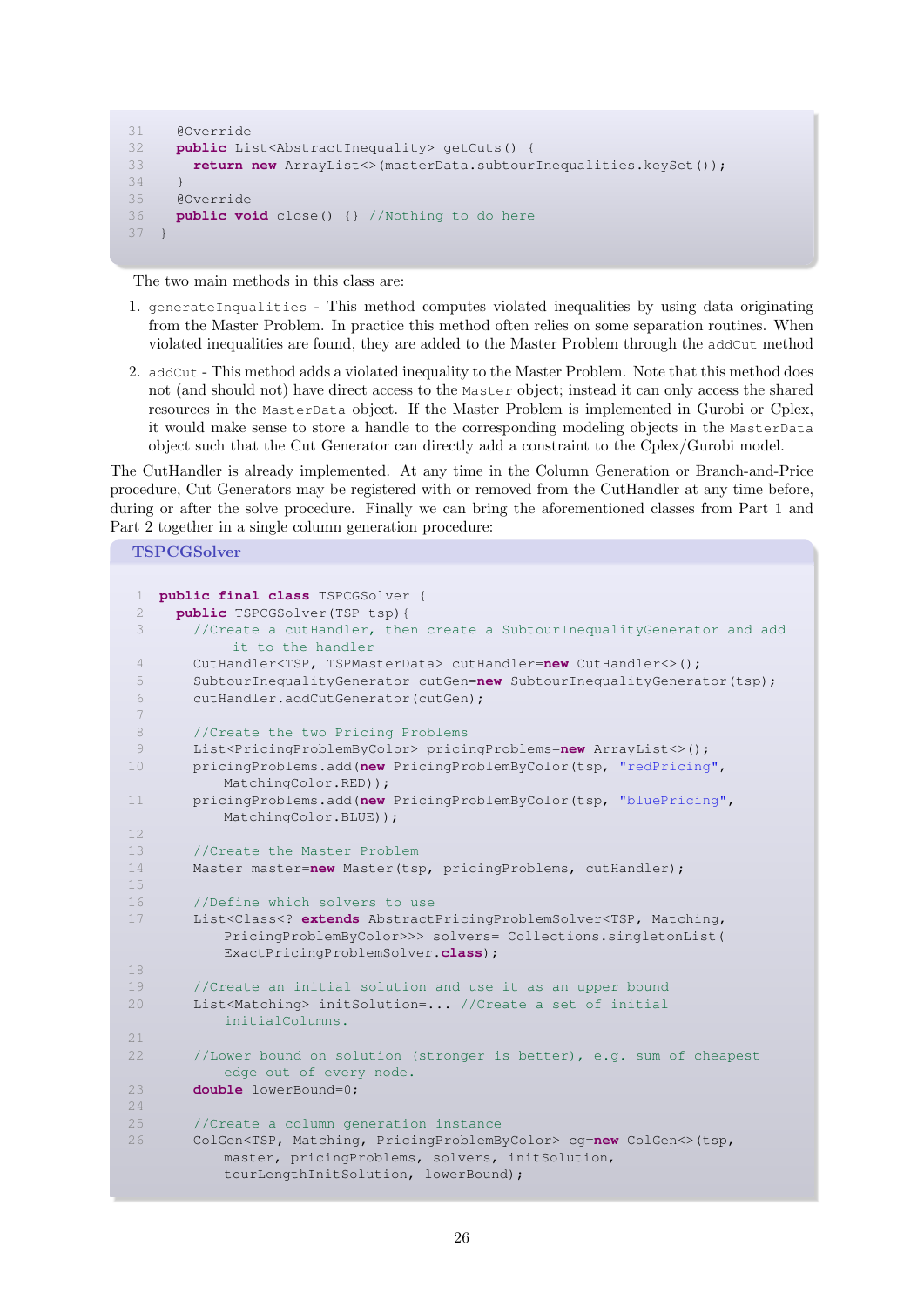```
27
28 //OPTIONAL: add a debugger
29 SimpleDebugger debugger=new SimpleDebugger(cg, cutHandler);
30
31 //OPTIONAL: add a logger
32 SimpleCGLogger logger=new SimpleCGLogger(cg, new File("./tspCG.log"));
33
34 //Solve the problem through column generation
35 cg.solve(System.currentTimeMillis()+1000L);
36
37 //Print solution:
38 <Code Omitted>
39
40 //Clean up:
41 cg.close(); //This closes both the master and Pricing Problems
42 }
43 }
```
The TSPCGSolver code solves the Relaxed Master Problem (Equations [\(22\)](#page-19-5)-[\(27\)](#page-19-6)). The solution to this problem may however be fractional; a Branch-and-Price framework is required to solve this problem. The next Section discusses how a Branch-and-Price solution can be implemented.

#### 4.2.3 Part 3: Branch-and-Price

A basic implementation of the Branch-and-Price framework requires the user to extend the following classes:

- 1. AbstractBranchAndPrice This class defines how the Branch-and-Price problem is solved.
- 2. AbstractBranchCreator Given a fractional node in the Branch-and-Price tree, this class performs the branching, thereby creating two ore more child nodes.
- 3. BranchingDecision An instance of this class describes a single branching decision; it represents an edge in the Branch-and-Price tree.

In addition, each branching decision enforces a number of changes to the Pricing Problems, the Master Problem or both. Lets first look at the two branching decisions we have for our problem:

- 1. a particular edge should be used by a matching of a particular color
- 2. a particular edge should not be used by a matching of a particular color.

These branching decisions are implemented as follows:

Branching decision 1: FixEdge

```
1 public final class FixEdge implements BranchingDecision<TSP,Matching> {
2 /** Pricing Problem **/
3 public final PricingProblemByColor pricingProblem;
4 /** Edge on which we branch **/
5 public final Edge edge;
6
7 public FixEdge(PricingProblemByColor pricingProblem, Edge edge){
8 this.pricingProblem=pricingProblem;
9 this.edge=edge;
10 }
11
12 @Override
13 public boolean inEqualityIsCompatibleWithBranchingDecision(
          AbstractInequality inequality) {
14 return true; //In this example we only have subtourInequalities.
              They remain valid, independent of whether we fix an edge.
15 }
16
17 @Override
```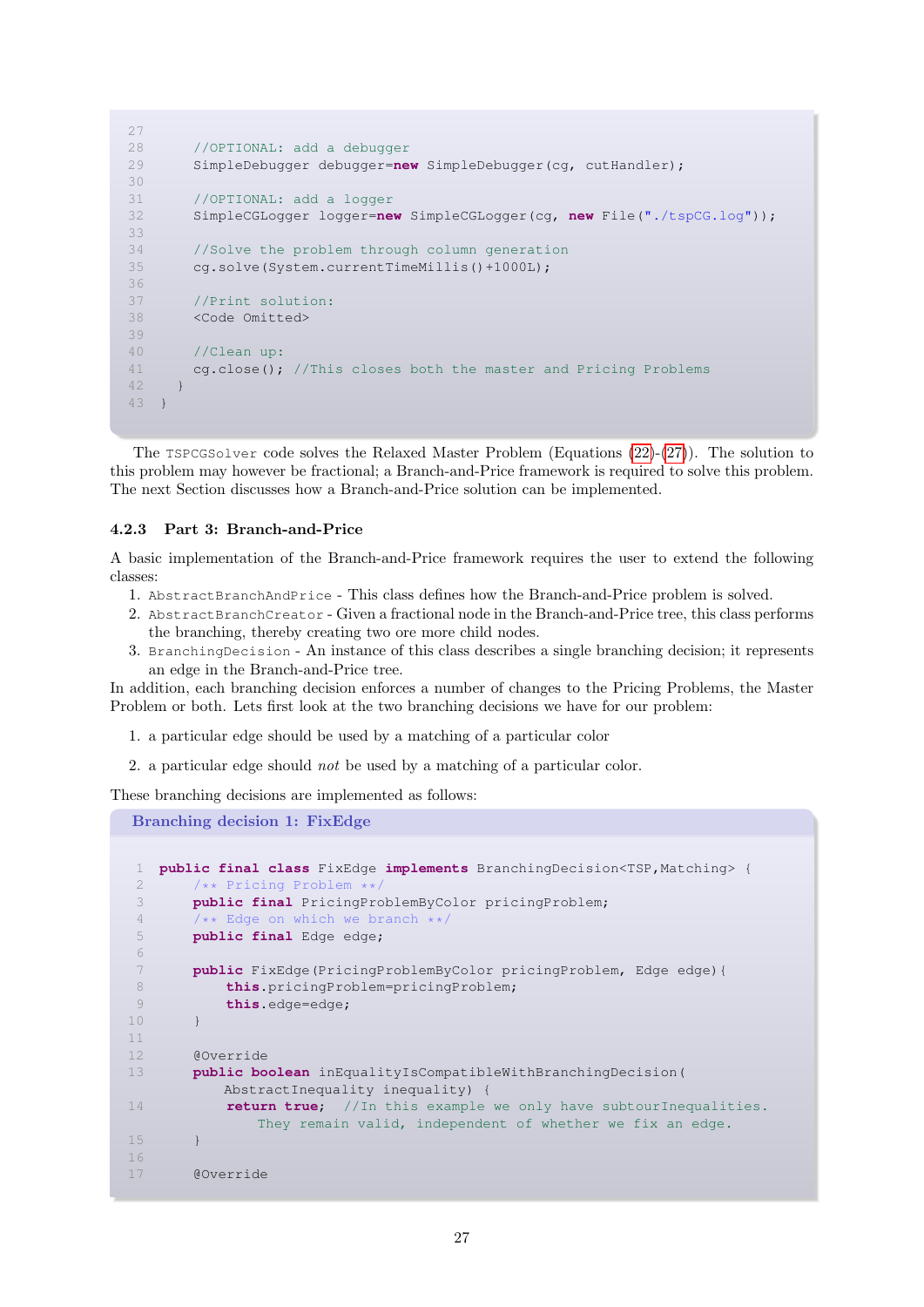```
18 public boolean columnIsCompatibleWithBranchingDecision(Matching column)
            {
19 return column.associatedPricingProblem != this.pricingProblem ||
              column.edges.contains(edge);
20 }
21
22 @Override
23 public String toString(){<Code Omitted>}
24 \frac{1}{2}
```
Branching decision 2: RemoveEdge

```
1 public final class RemoveEdge implements BranchingDecision<TSP,Matching> {
2 /** Pricing Problem **/
3 public final PricingProblemByColor pricingProblem;
4 /** Edge on which we branch **/<br>5 public final Edge edge:
       5 public final Edge edge;
6
7 public RemoveEdge(PricingProblemByColor pricingProblem, Edge edge){
8 this.pricingProblem=pricingProblem;
9 this.edge=edge;
10 }
11
12 @Override
13 public boolean inEqualityIsCompatibleWithBranchingDecision(
          AbstractInequality inequality) {
14 return true; //In this example we only have subtourInequalities.
              They remain valid, independent of whether we remove an edge.
15 \t316
17 @Override
18 public boolean columnIsCompatibleWithBranchingDecision(Matching column)
           {
19 return column.associatedPricingProblem != this.pricingProblem || !
              column.edges.contains(edge);
20 }
21
22 @Override
23 public String toString(){<Code Omitted>}
24 - 1
```
Each of these branching decisions implement two important methods:

- inEqualityIsCompatibleWithBranchingDecision
- columnIsCompatibleWithBranchingDecision

Each node has an associated solution (set of columns) and a set of inequalities which have been separated at that node. Once the node is solved and turns out to yield a fractional solution, the branching process creates a number of child nodes. The solution of the parent node, as well as the inequalities separated at the parent node are transferred to the child nodes to serve as an initial starting point. However, not all columns (inequalities) are compliant with each branching decision. The method columnIsCompatibleWithBranchingDecision (inEqualityIsCompatibleWithBranchingDecision) determine whether a given column (inequality) is complient with the given branching decision. For example, if we fix a particular edge  $e \in E$  for the red Pricing Problem, than all columns for the red Pricing Problem must contain this particular edge. Consequently, any column not containing edge e cannot be part of the initial columns for the red Pricing Problem and hence must be filtered out.

Each Branch-and-Price implementation must implement at least one AbstractBranchCreator. A branch creator takes a fractional node in the Branch-and-Price tree and creates two or more child nodes. Two methods have to be implemented: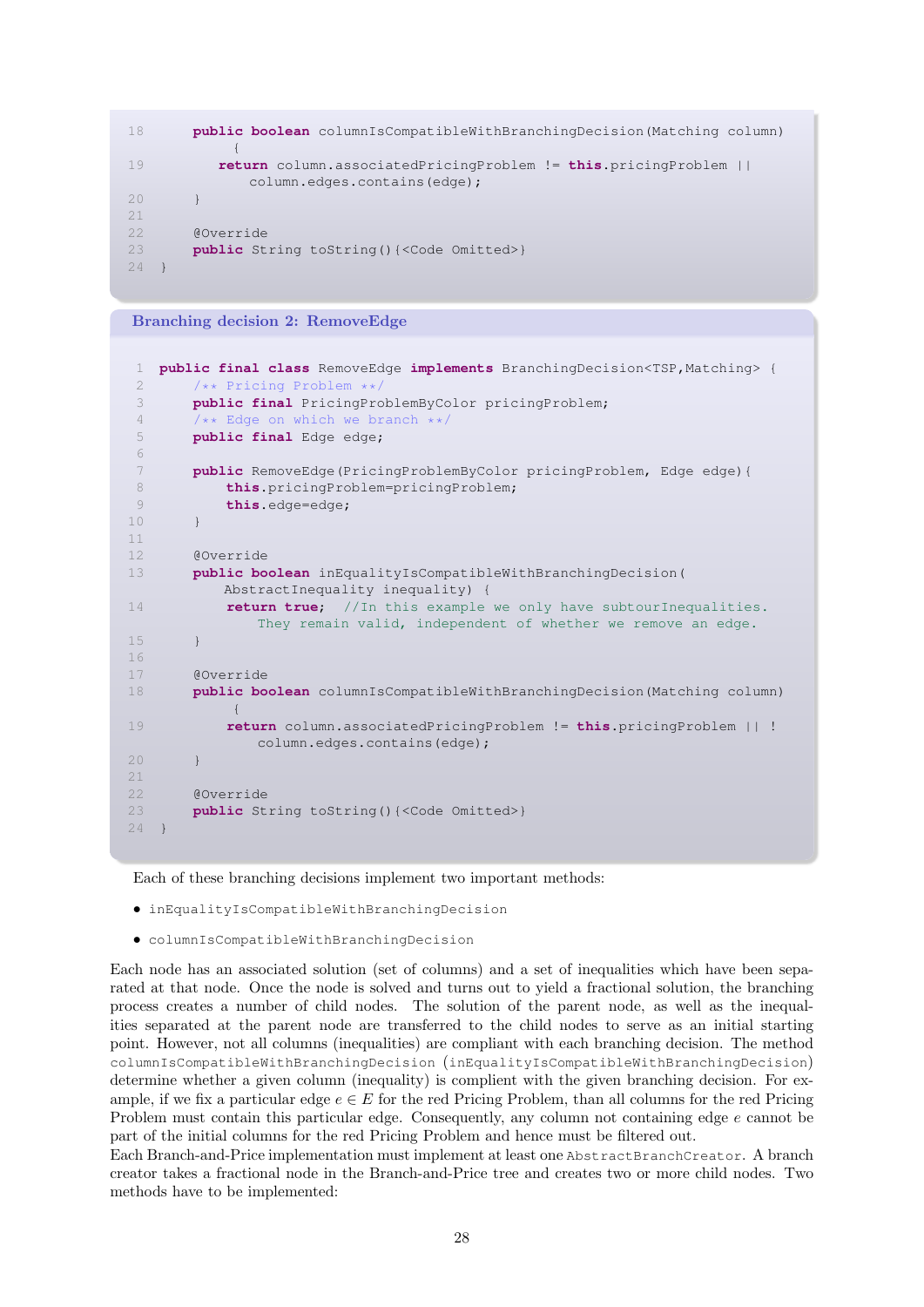- 1. canPerformBranching determines whether the particular branch creator can create the child nodes. In the example code below, the canPerformBranching determines whether there is a fractional edge to branch on.
- 2. getBranches creates the actual branches

```
BranchOnEdge
1 public final class BranchOnEdge extends AbstractBranchCreator<TSP, Matching
      , PricingProblemByColor>{
2 private Edge edgeForBranching=null; //Edge to branch on
3 private PricingProblemByColor pricingProblemForMatching=null; //Edge is
           fractional in red or blue matching
4
 5 public BranchOnEdge(TSP modelData, List<PricingProblemByColor>
          pricingProblems){
6 super(modelData, pricingProblems);
7 }
8
9 @Override
10 protected boolean canPerformBranching(List<Matching> solution) {
11 if(this.blueMatchingsHasFractionalEdge(){
12 //Fix edgeForBranching, pricingProblemForMatching: Code
                  Omitted
13 }else if(this.redMatchingsHasFractionalEdge()){
14 //Fix edgeForBranching, pricingProblemForMatching: Code Omitted
15 }else{
16 return false;
17 }
18 return true;
19 }
2.021 @Override
22 protected List<BAPNode<TSP,Matching>> getBranches(BAPNode<TSP,Matching>
           parentNode) {
23 //Branch 1: remove the edge:
24 RemoveEdge branchingDecision1=new RemoveEdge(
             pricingProblemForMatching, edgeForBranching);
25 BAPNode<TSP,Matching> node2=this.createBranch(parentNode,
             branchingDecision1, parentNode.getSolution(), parentNode.
             getInequalities());
26
27 //Branch 2: fix the edge:
28 FixEdge branchingDecision2=new FixEdge(pricingProblemForMatching,
             edgeForBranching);
29 BAPNode<TSP,Matching> node1=this.createBranch(parentNode,
             branchingDecision2, parentNode.getSolution(), parentNode.
             getInequalities());
30
31 return Arrays.asList(node1,node2);
32 }
33 }
```
The Branch-and-Price framework will first invoke the canPerformBranching method. If this method returns **true**, the getBranches method is invoked. Multiple branch creators may be supplied to the Branch-and-Price framework. The framework will invoke them one-by-one until either of them produces a set of child nodes.

Returning to our TSP example, where we have two Branching Decisions, RemoveEdge and FixEdge, we are now ready to define what happens when either of them gets executed/reverted. When we execute a RemoveEdge Branching Decision, then the Pricing Problem defined in this Branching Decision can no longer produce matchings with this edge. Similarly, if we execute a Fixedge Branching Decision, then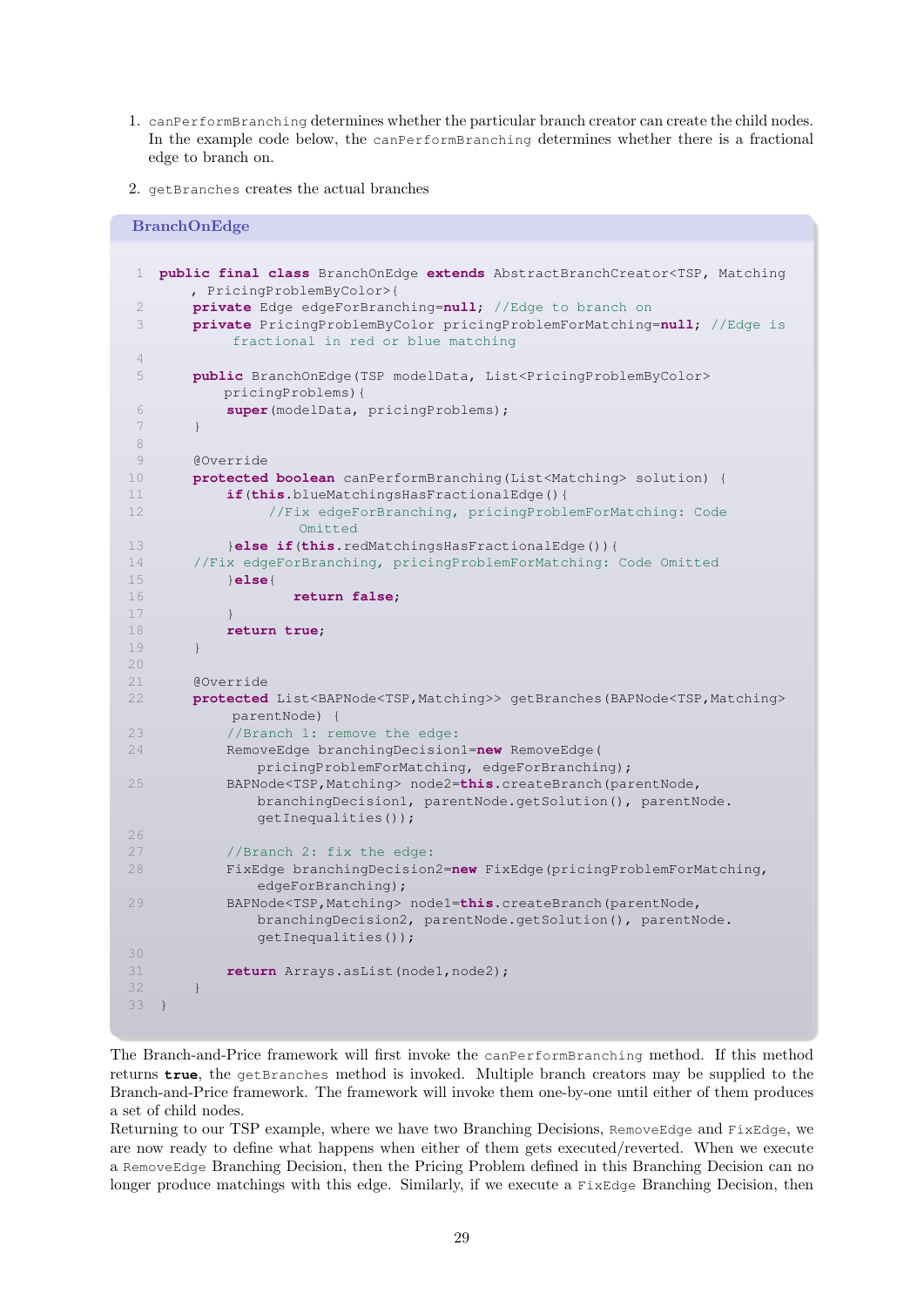the Pricing Problem defined in this Branching Decision can only produce matchings which contain this edge. To implement this behavior, we need to modify our ExactPricingProblemSolver class (see [4.2.1\)](#page-22-0), thereby adding the following two methods:

```
ExactPricingProblemSolver continued
 1 @Override
 2 public void branchingDecisionPerformed(BranchingDecision bd) {
 3 if(bd instanceof FixEdge){
 4 FixEdge fixEdgeDecision = (FixEdge) bd;
 5 if(fixEdgeDecision.pricingProblem == this.pricingProblem)
 6 matchingSolver.fixEdge(fixEdgeDecision.edge); //Columns returned must
             contains this edge.
 7 }else if(bd instanceof RemoveEdge){
 8 RemoveEdge removeEdgeDecision= (RemoveEdge) bd;
 9 if(removeEdgeDecision.pricingProblem == this.pricingProblem)
10 matchingSolver.removeEdge(removeEdgeDecision.edge); //Columns
            returned CANNOT contain this edge.
11 }
12 }
13
14 @Override
15 public void branchingDecisionReverted(BranchingDecision bd) {
16 if(bd instanceof FixEdge){
17 FixEdge fixEdgeDecision = (FixEdge) bd;
18 if(fixEdgeDecision.pricingProblem == this.pricingProblem)
19 matchingSolver.undoFixEdge(fixEdgeDecision.edge);
20 }else if(bd instanceof RemoveEdge){
21 RemoveEdge removeEdgeDecision= (RemoveEdge) bd;
22 if(removeEdgeDecision.pricingProblem == this.pricingProblem)
23 matchingSolver.undoRemoveEdge(removeEdgeDecision.edge);
24 }
25 }
```
Also in the Master class, a minor modification has to be made. The Master Problem currently maintains a set of columns. Some of these columns may not longer be valid when we start processing a new node. For the sake of simplicity we simply destroy the Master and rebuild it:

Master continued

```
1 @Override
  2 public void branchingDecisionPerformed(BranchingDecision bd) {
3 this.close(); //Invoke the destructor
4 masterData=this.buildModel(); //Create a new model without any
        initialColumns
5 cutHandler.setMasterData(masterData); //Inform the cutHandler about the
        new master model
6 }
7
8 @Override
9 public void branchingDecisionReverted(BranchingDecision bd) { } //No action
       required
```
The last class to extend is the AbstractBranchAndPrice class. This requires you to implement the following two methods:

- generateArtificialSolution Details on this method are provided in Section [5.5.](#page-33-0)
- isIntegralSolution this method determines whether a particular solution is an integer solution. In our case, an integer solution consist of 2 columns: one red matching and one blue matching, so we can safely conclude that if the master returns only 2 columns with a non-zero  $z_m$  value, that the solution must be an integer solution.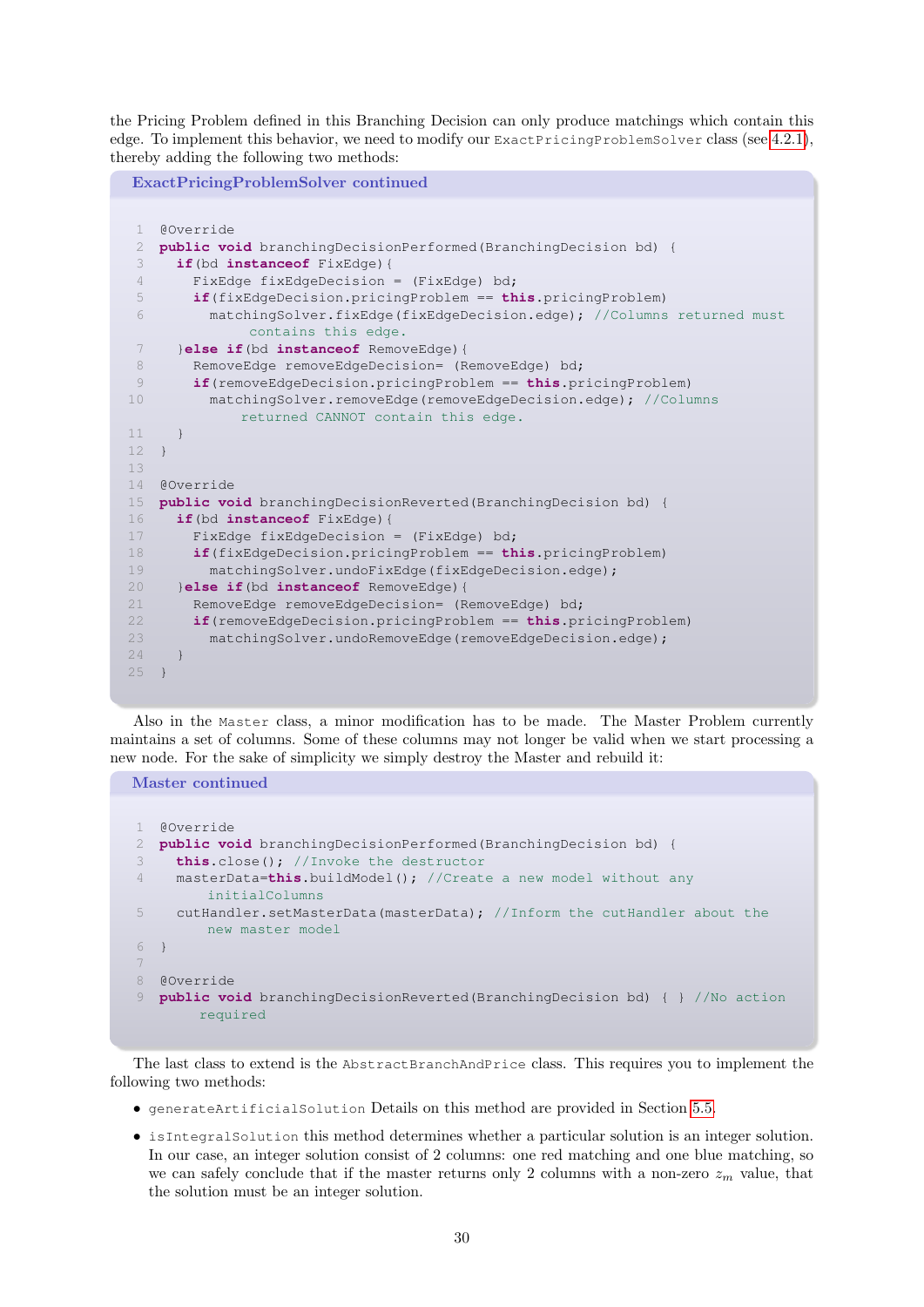The following code block gives the BranchAndPrice implementation.

BranchAndPrice

```
1 public final class BranchAndPrice extends AbstractBranchAndPrice<TSP,
      Matching, PricingProblemByColor> {
2 public BranchAndPrice(TSP modelData,
3 Master master,
4 List<PricingProblemByColor> pricingProblems,
5 List<Class<? extends AbstractPricingProblemSolver
                           <TSP, Matching, PricingProblemByColor>>>
                           solvers,
6 List<? extends AbstractBranchCreator<TSP,
                           Matching, PricingProblemByColor>>
                           branchCreators,
7 int objectiveInitialSolution,
8 B List<Matching> initialSolution) {
9 super(modelData, master, pricingProblems, solvers, branchCreators,
            0, objectiveInitialSolution);
10 this.warmStart(objectiveInitialSolution, initialSolution);
11 }
12
13 @Override
14 protected List<Matching> generateArtificialSolution() {<Code Omitted>}
15
16 @Override
17 protected boolean isIntegerNode(BAPNode<TSP,Matching> node) {return
         node.getSolution().size()==2;}
18 }
```
Finally, we can bring all the parts together in a solver class:

#### **TSPSolver**

```
1 public final class TSPSolver {
 2 public TSPSolver(TSP tsp){
 3 //Create a cutHandler, then create a Subtour AbstractInequality
          Generator and add it to the handler
 4 CutHandler<TSP, TSPMasterData> cutHandler=new CutHandler<>();
 5 SubtourInequalityGenerator cutGen=new SubtourInequalityGenerator(tsp);
 6 cutHandler.addCutGenerator(cutGen);
 7
 8 //Create the two Pricing Problems
 9 List<PricingProblemByColor> pricingProblems=new ArrayList<>();
10 pricingProblems.add(new PricingProblemByColor(tsp, "redPricing",
          MatchingColor.RED));
11 pricingProblems.add(new PricingProblemByColor(tsp, "bluePricing",
          MatchingColor.BLUE));
12
13 //Create the Master Problem
14 Master master=new Master(tsp, pricingProblems, cutHandler);
15
16 //Define which solvers to use
17 List<Class<? extends AbstractPricingProblemSolver<TSP, Matching,
          PricingProblemByColor>>> solvers= Collections.singletonList(
          ExactPricingProblemSolver.class);
18
19 //OPTIONAL: Get an initial solution and use it as an upper bound
20 List<Matching> initSolution=<Code Omitted>
21
22 //Define one or more Branch creators
```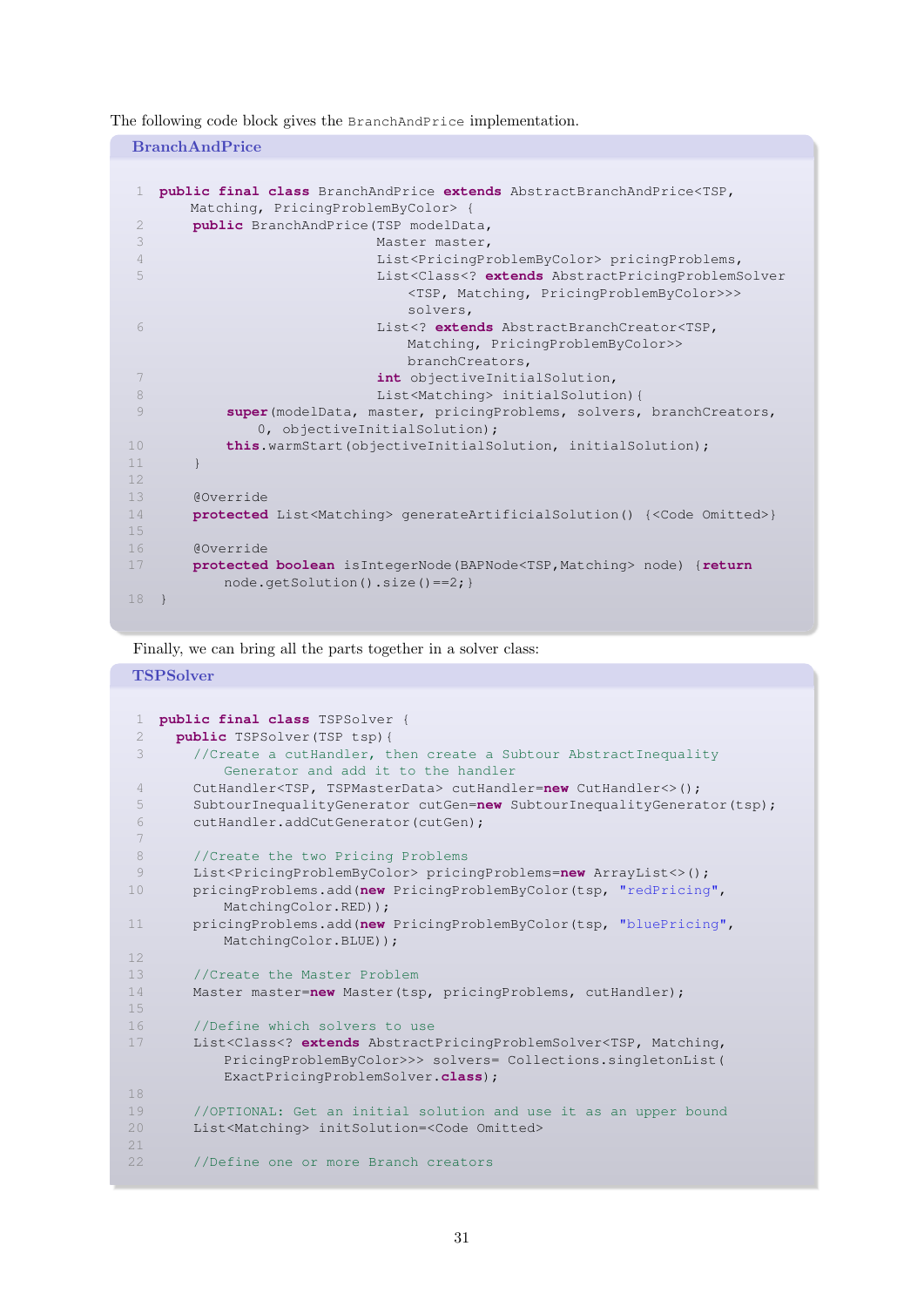```
23 List<? extends AbstractBranchCreator<TSP, Matching,
           PricingProblemByColor>> branchCreators= Collections.singletonList(
          new BranchOnEdge(tsp, pricingProblems));
24
25 //Create a Branch-and-Price instance
26 BranchAndPrice bap=new BranchAndPrice(tsp, master, pricingProblems,
           solvers, branchCreators, initObjective, initSolution);
27
28 //OPTIONAL: Attach a debugger
29 SimpleDebugger debugger=new SimpleDebugger(bap, cutHandler, true);
30
31 //OPTIONAL: Attach a logger to the Branch-and-Price procedure.
32 SimpleBAPLogger logger=new SimpleBAPLogger(bap, new File("./tsp.log"));
33
34 //Solve the TSP problem through Branch-and-Price
35 bap.runBranchAndPrice(System.currentTimeMillis()+8000000L);
36
37 //Print solution:
38 <Code Omitted>
39
40 //Clean up:
41 bap.close(); //Close master and Pricing Problems
42 cutHandler.close(); //Close the cut handler. The close() call is
          propagated to all registered AbstractCutGenerator classes
43 }
44 }
```
# 5 Implementation details

### 5.1 Column Generation solve method

Figure [4](#page-32-0) gives a possible flow of the solve method in the ColGen class. First the Master Problem is solved. Then a check is performed whether the solve procedure may be terminated based on any of the bounds (see Section [5.3\)](#page-32-1). After that the Pricing Problem is solved. Two algorithms are provided for this purpose: if the first algorithm fails to identify columns with negative reduced cost, the second algorithm gets invoked. After one or more columns are returned, a bound on the optimal solution of the Master Problem may be calculate. When no columns are returned, the Master Problem is per definition solved to optimality. The CutHandler is invoked to check whether the current solution of the Master Problem violates any valid inequalities. If this is the case, these inequalities are added to the Master Problem and a new Column Generation iteration is started. If no inequalities are violated, the Column Generation procedure terminates.

#### 5.2 Branch-and-Price solve method

The AbstractBranchAndPrice class implements a solve method which processes Branch-and-Price nodes from a queue until the queue is empty, or a time limit is reached. After solving a node, the following 4 conditions may hold:

- the node is infeasible (no solution to its Master Problem exists)
- the node is integer. The best integer solution is recorded.
- the node is fractional. The bound on the node is compared with the best integer solution; if the bound exceeds the best integer solution, the node is pruned. Otherwise, branching is performed, thereby creating two or more child nodes which are added to the queue.
- the status of the node is unknown: this may for example occur when the node is being solved while the time limit is reached. The node is placed back into the queue.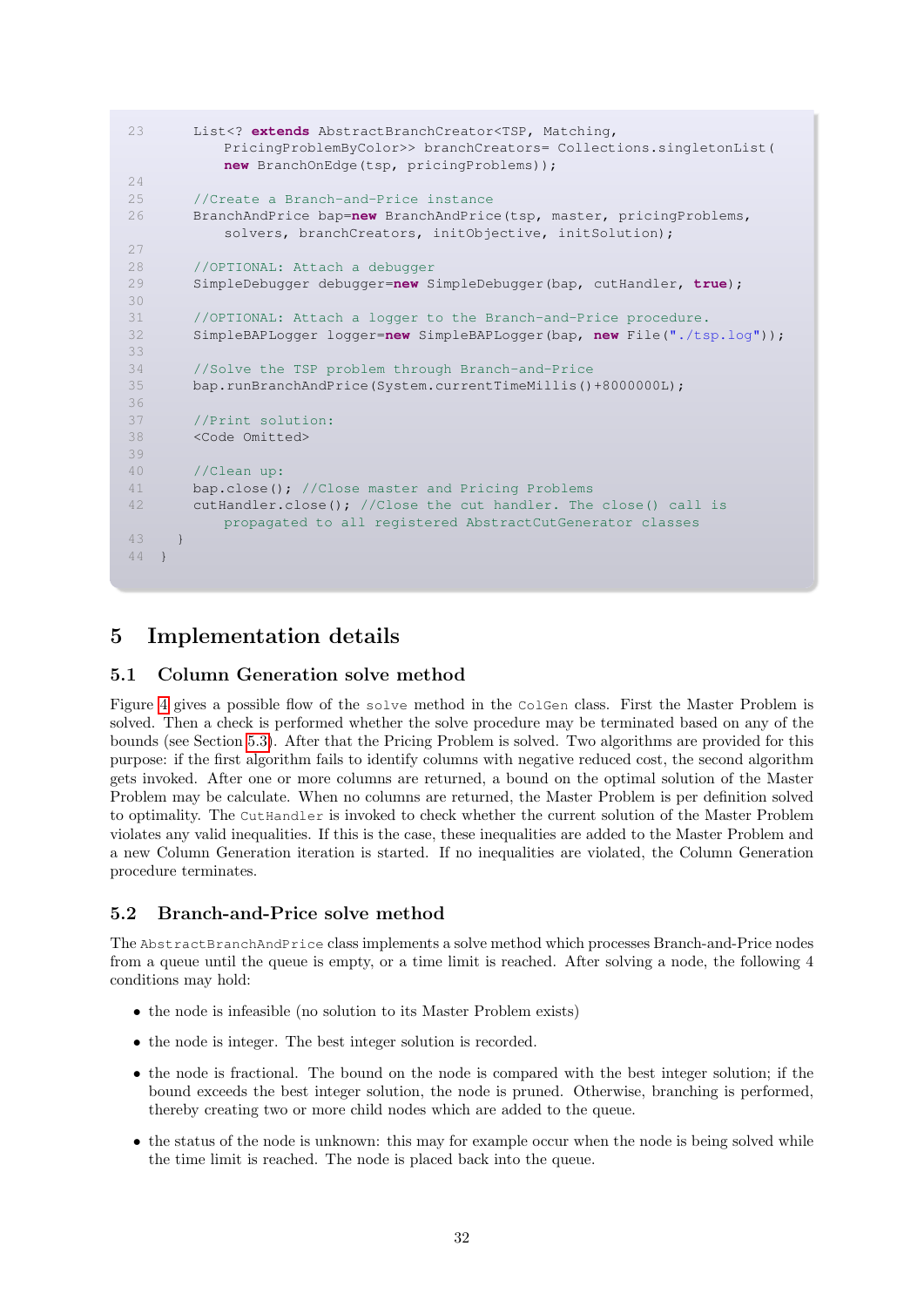<span id="page-32-0"></span>

Figure 4: Flow chart of Column Generation procedure.

### <span id="page-32-1"></span>5.3 Bounds

To speed up the CG procedure, bounds can be computed on the optimal solution. These bounds are often problem dependent; hence no standard implementation is provided. However, the framework supports the calculation of bounds in various ways. A valid bound on the optimal CG objective is frequently calculated by combining information from the Master Problem, and information from the the Pricing Problems (the optimal solution to the Pricing Problem, or a bound thereof).

- Information from the Master Problem can be queried through the function: getBoundComponent.
- Each AbstractPricingProblemSolver has a method getBound. If a particular AbstractPricingProblemSolver solves the Pricing Problem to optimality, the getBound function would typically return the optimal solution. Alternatively, the objective value of a relaxation of the Pricing Problem may be returned, e.g. the LP relaxation when the Pricing Problem is implemented as a MIP, or the value of a Lagrangian Relaxation.
- When there are multiple Pricing Problems, multiple bounds on these Pricing Problems may be queried in parallel through the getBoundsOnPricingProblems method in the PricingProblemManager . The latter is accessible through the ColGen class (or an extension thereof). The number of parallel threads used to calculate these bounds are specified in the Configuration class.
- To calculate a bound on the optimal value of the Master Problem, the method calculateBoundOnMasterObjective is provided in the ColGen class. This method has access to the aforementioned methods.

The default implementation of the class ColGen provided in the framework terminates the solve procedure under the following conditions: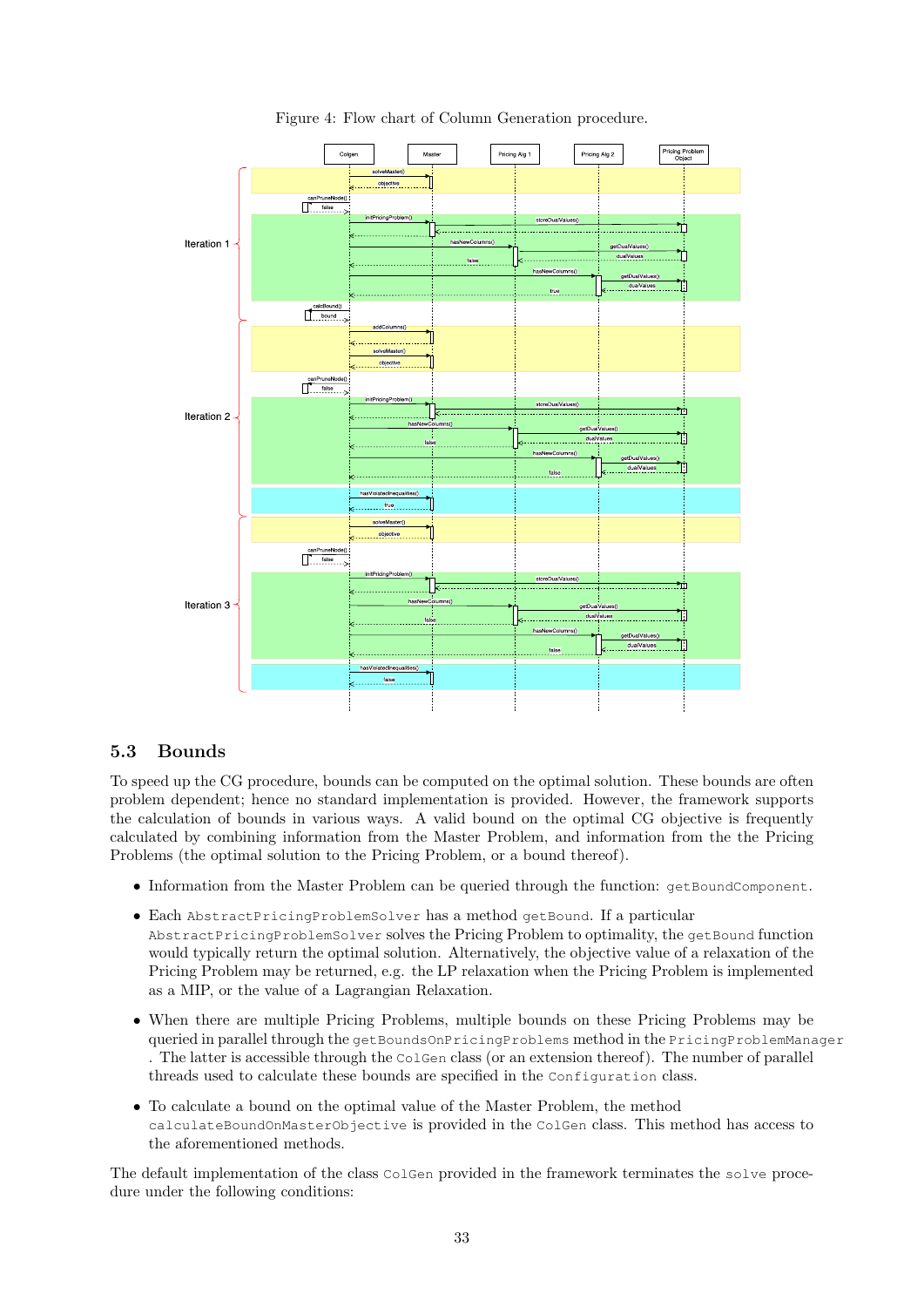- 1. No more columns are returned by the Pricing Problem(s) (and no inequalities are violated): Solved to optimality
- 2. Time limit exceeded (throws exception)
- 3. If the optimality gap is closed, i.e. the objective of the Master Problem equals the bound calculated on the optimal solution of the Master Problem (see getBound method in ColGen class).
- 4. If the bound on the Master Problem objective exceeds the cutoff value which was provided during the construction of the ColGen instance. In the context of Branch-and-Price, one often has a incumbent solution to the original problem. A node in the Branch-and-Price tree may be pruned if its bound exceeds the value of the incumbent solution. Therefore, an integer solution (cutoff value) may be provided to the Column Generation procedure.

Obviously, any of the above conditions may be modified by overriding the solve method with a custom implementation.

Note: bounds computed at various iterations of the column generation procedure are usually not monotonically increasing in strength. That is, the bound calculated at iteration  $i$  may be stronger than the bound calculated at iteration  $j, j > i$ . The framework keeps track of the strongest bound.

## 5.4 Solving the Pricing Problem(s)

The Pricing Problem defines under which conditions a new column has to be added to the Master Problem. Each Pricing Problem has to be solved by some algorithm which is defined as a PricingProblemSolver . Multiple algorithms may be specified in a hierarchical fashion. One can for example specify a fast heuristic Pricing Problem solver. If the heuristic solver fails, one can fall back on an exact solver.

Very often, a column generation procedure consist of one Master Problem, and multiple independent Pricing Problems. The Pricing Problems are automatically solved in parallel; no interference of the user is required (the number of threads for parallel execution can be specified through the Configuration class). An example of a problem with multiple, independent Pricing Problems is given in Section [4.](#page-17-0)

### <span id="page-33-0"></span>5.5 Initial solution

Any node in the Branch-and-Price tree must be initialized with an initial feasible solution, i.e. a subset of columns which provide an initial feasible solution to the restricted Master Problem. Alternatively, when such a set of columns does not exist, one needs to prove infeasibility of the Master Problem. The root node can be straightforwardly initialized by any feasible solution to the optimization problem, but finding an initial feasible solution for any of its siblings tends to be difficult. Moreover, proving that such a solution does not exist is a cumbersome task. In fact, finding such a solution is about as hard as solving the actual optimization problem you are trying to solve in the first place. Hence it would be beneficial when the Master Problem itself could be used to prove nonexistence of a feasible solution. With this goal in mind, artificial columns, which together meet all the constraints of the Master Problem, are introduced. Each artificial column has a cost strictly larger than the cost of any non-artificial column; hence, the Master Problem favors cheaper non-artificial columns over the artificial ones. When the column generation procedure terminates, and the resulting solution still contains artificial columns, one can conclude that no feasible solution exists as they would have been generated by the Pricing Problem. Artificial columns can be added to the Branch-and-Price implementation by setting the isArtificial field to true (see the AbstractColumn class for details). If a solution to any of the nodes in the Branch-and-Price tree contains an artificial column, the node is automatically pruned and marked as "infeasible".

### 5.6 Branch-and-Price node ordering

The nodes in a Branch-and-Price tree may be processed in an arbitrary order. The default implementation uses a Depth-First-Search processing order. Nevertheless, a user may provide a custom ordering. To do so, a Comparator<BAPNode> must be implemented. Two examples are provided in the classes BFSbapNodeComparator and DFSbapNodeComparator respectively. The comparator must be provided to the Branch-and-Price implementation through the setNodeOrdering method in the class AbstractBranchAndPrice.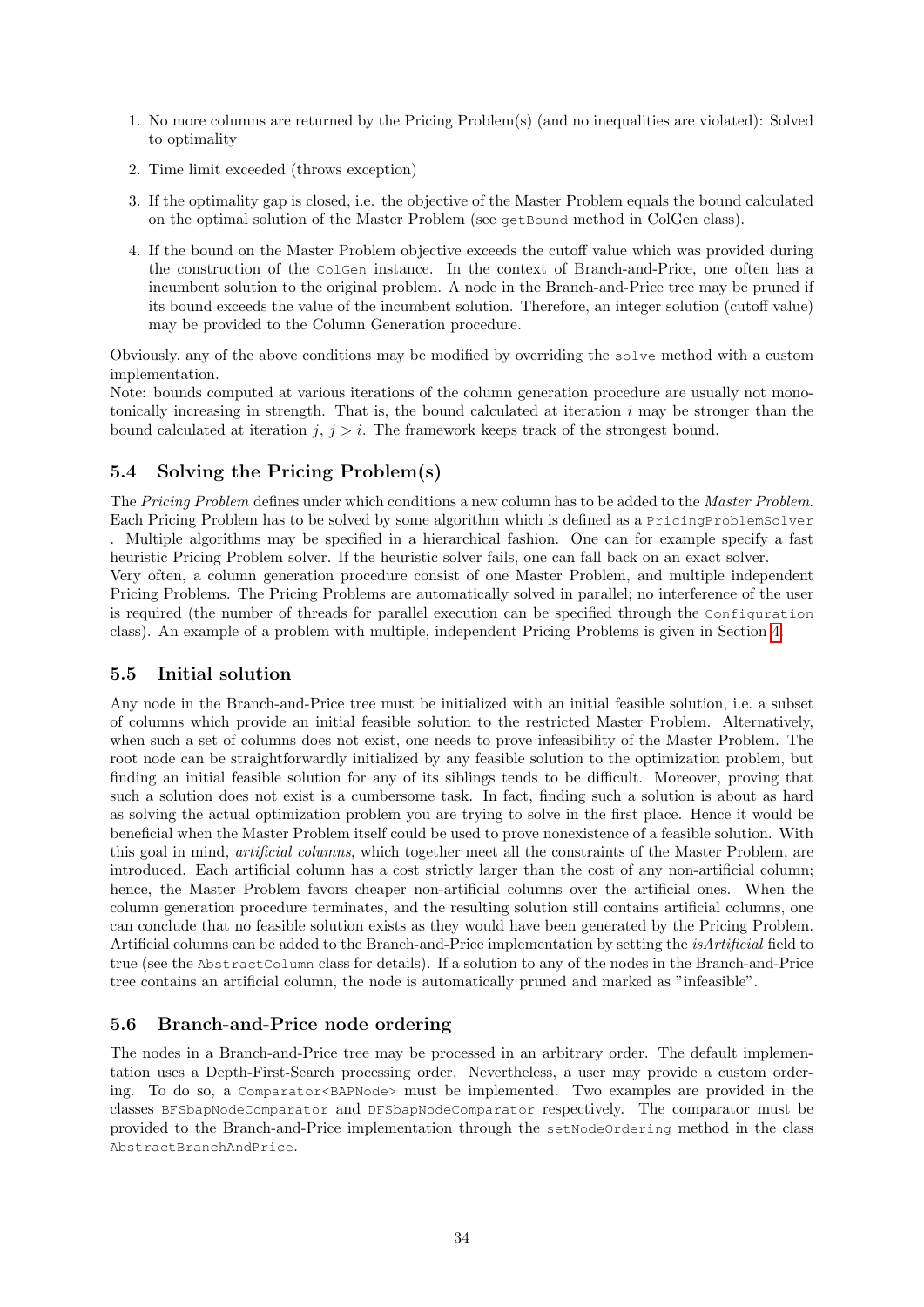# 6 Miscellaneous topics

### 6.1 Logging and Debugging

Implementing Column Generation applications is hard and prone to errors. Having a good set of debugging tools, preferably without adding print statements everywhere, is a necessity. To simplify the debugging process, a number of tools are available within the framework.

Each class in the framework is equipped with a logger. For details refer to the documentation of Logback [\(log\)](#page-35-1) and SLF4j [\(slf\)](#page-35-2). The logger can be used to write debugging output directly to the screen, or redirect the output to a file. Debugging can be selectively enabled and disabled through a Logback configuration file.

Next to a logger, the classes ColGen, AbstractBranchAndPrice and CutHandler are equipped with a notifier which fires events during various stages of the Branch-and-Price and Column Generation procedures. These events can be captured by resp. a CGListener, BAPListener and CHListener. Examples of a logger and a debugger are provided by the SimpleBAPLogger, SimpleCGLogger and SimpleDebugger classes. Information about a specific event fired by a notifier can be extracted from the event that has been fired. Furthermore, the listeners and loggers have access to the ColGen, AbstractBranchAndPrice and CutHandler classes, allowing them to query specific information whenever events are received. The events fired by the notifiers could also be used to develop for example a graphical application which depicts a live representation of the solve process.

All classes providing logging or debugging can be easily extended. Here is an example. Imagine that you want to know exactly which columns are provided to initialize a node somewhere in the middle of the Branch-and-Price tree. Currently, none of the debuggers does this because the number of columns could be large, thereby creating vast amounts of debugging output. One cumbersome implementation would be to overwrite the solveBAPNode method in the AbstractBranchAndPrice class, thereby adding some print statements to the beginning of the method. These kind of modifications are obviously dangerous because they may potentially modify the flow of the algorithm and could introduce errors. A much more elegant way is to implement a new debugger (see SimpleDebugger for an example). Each debugger is essentially a listener which listens for events fired by the notifiers. There is no restriction on the number of listeners. Alternatively to implementing a new debugger, one could simply extend SimpleDebugger as follows:

```
Extending SimpleDebugger
1 public class InitColumnsDebugger extends SimpleDebugger{
2 public InitColumnsDebugger(AbstractBranchAndPrice bap, boolean
          captureColumnGenerationEventsBAP) {
3 super(bap, true);
4 }
5
6 @Override
7 public void processNextNode(ProcessingNextNodeEvent event) {
8 super.processNextNode(event);
9 for(Column c: (List<Column>)event.node.getInitialColumns())
10 System.out.println(c);
11 }
12 }
```
In the above code snippet, we override a method which handles ProcessingNextNodeEvent events. This particular event is fired whenever a new node in the Branch-and-Price tree is about to be processed. Through this event we have access to the node that will be processed, and we can print the columns that will be used to initialize the node.

Finally, the class SimpleBAPLogger may be used to write a concise summary of the Branch-and-Price algorithm execution to a file, thereby giving information about the nodes that have been solved, their bound, objective, branching decisions etc. This summary is particularly helpful to check whether Branching rules are implemented correctly, to verify whether bounds are being processed correctly, to check the progress of the algorithm, and to check convergence of the algorithm.